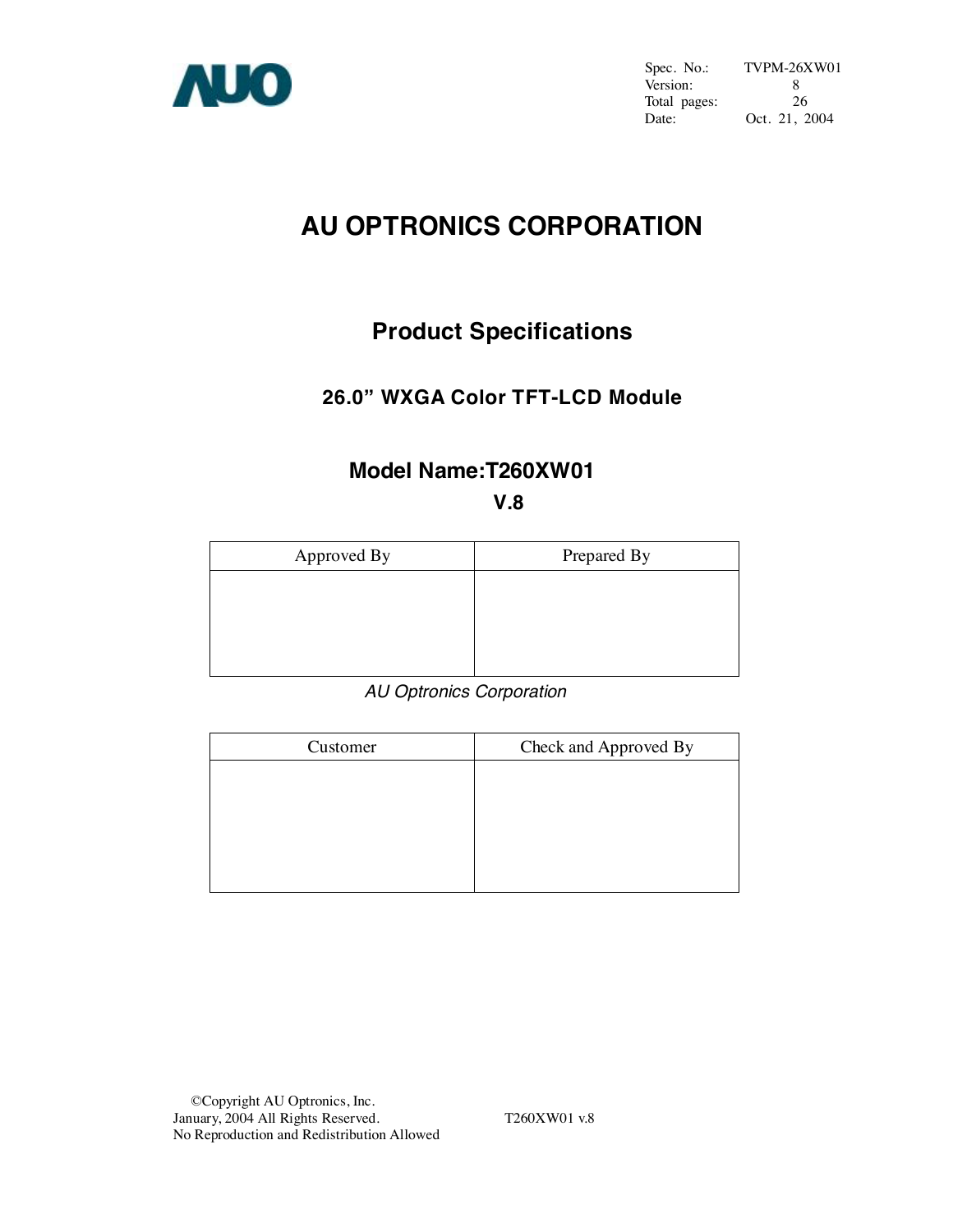

**Product Specifications** 

## **26.0" WXGA Color TFT-LCD Module Model Name: T260XW01 V.8**

 **Final Specifications** 

Note: This Specification is subject to change without notice.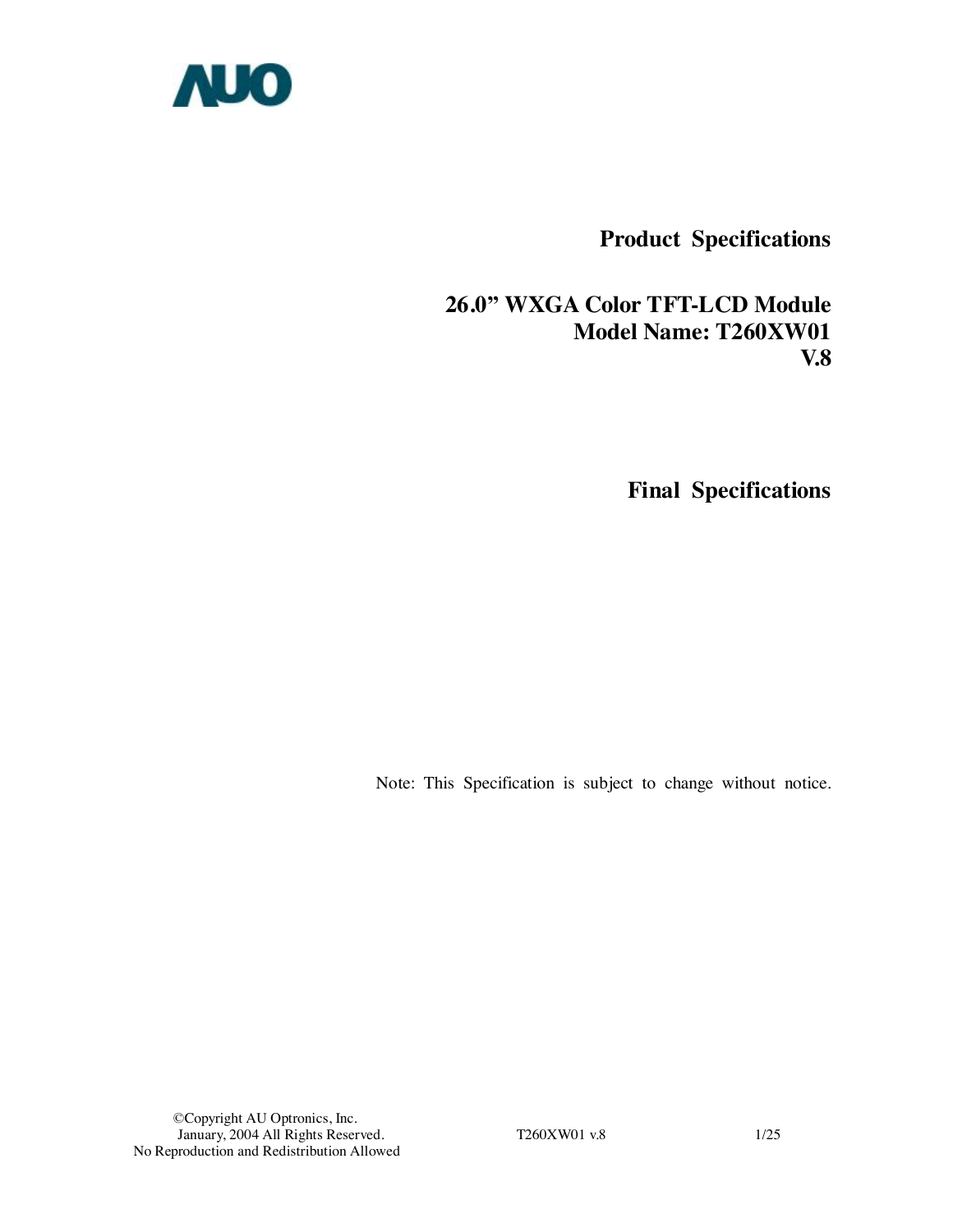

# **Contents**

| <b>No</b>        | <b>ITEM</b>                        |  |
|------------------|------------------------------------|--|
|                  | COVER                              |  |
|                  | <b>CONTENTS</b>                    |  |
|                  | RECORD OF REVISIONS                |  |
| 1                | <b>GENERAL DESCRIPTION</b>         |  |
| $\overline{c}$   | ABSOLUTE MAXIMUM RATINGS           |  |
| 3                | ELECTRICAL SPECIFICATIONS          |  |
| $3 - 1$          | ELECTRICAL CHARACTREISTICS         |  |
| $3 - 2$          | <b>INTERFACE CONNECTIONS</b>       |  |
| $3 - 3$          | <b>INPUT TIMING SPECIFICATIONS</b> |  |
| $3 - 4$          | COLOR INPUT DATA REFERNECE         |  |
| $3-5$            | POWER SEQUENCE                     |  |
|                  |                                    |  |
| 4                | OPTICAL SFECIFICATIONS             |  |
| 5                | MECHANICAL CHARACTERISTICS         |  |
| 6                | <b>RELIABLITY</b>                  |  |
| $\overline{7}$   | INTERNATIONAL STANDARDS            |  |
| $7-1$            | SAFETY                             |  |
| $7 - 2$          | ${\sf EMC}$                        |  |
|                  | Packing                            |  |
| 8                |                                    |  |
| $\boldsymbol{9}$ | <b>PRECAUTIONS</b>                 |  |
|                  |                                    |  |
|                  |                                    |  |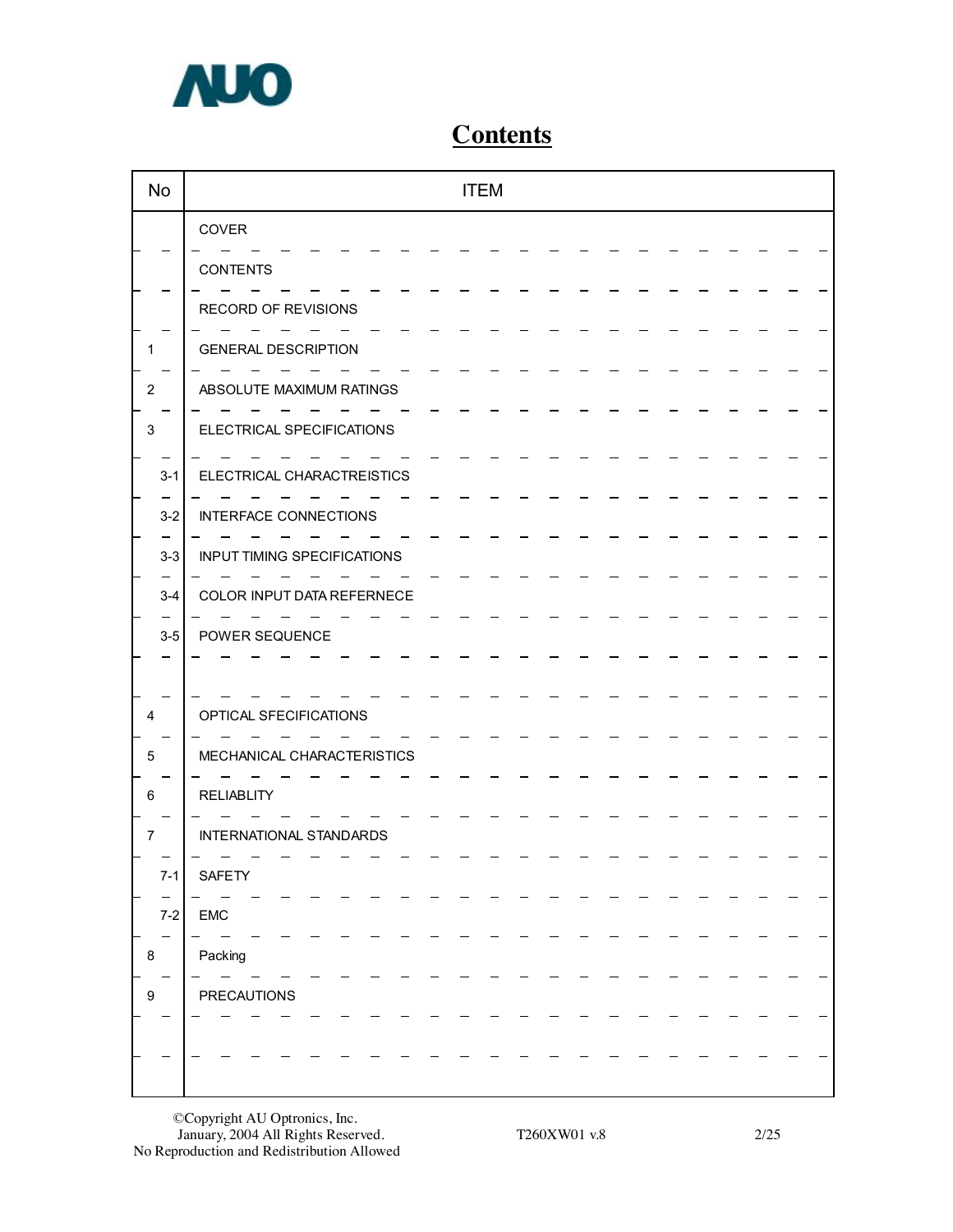

# **Record of Revision**

| <b>Version</b> | $\mathbf{Date}$ | $\mathbf{N}\mathbf{o}$ | $\begin{minipage}[c]{0.4\linewidth} \textbf{Description} \end{minipage} \vspace{-0.3cm}$ | $\boldsymbol{\text{Remark}}% \hspace*{1mm}\text{Re}\hspace*{1mm}\text{Re}\hspace*{1mm}\text{Re}\hspace*{1mm}\text{Re}\hspace*{1mm}\text{Re}\hspace*{1mm}\text{Im}\hspace*{1mm}\text{Im}\hspace*{1mm}\text{Im}\hspace*{1mm}\text{Im}\hspace*{1mm}\text{Im}\hspace*{1mm} \text{Im}\hspace*{1mm} \text{Im}\hspace*{1mm} \text{Im}\hspace*{1mm} \text{Im}\hspace*{1mm} \text{Im}\hspace*{1mm} \text{Im}\hspace*{1mm} \text{Im}\hspace*{1mm} \text{Im}\hspace*{$ |
|----------------|-----------------|------------------------|------------------------------------------------------------------------------------------|-------------------------------------------------------------------------------------------------------------------------------------------------------------------------------------------------------------------------------------------------------------------------------------------------------------------------------------------------------------------------------------------------------------------------------------------------------------|
| $\rm V.8$      | Oct. 21, '04    |                        | All pages first issue.                                                                   |                                                                                                                                                                                                                                                                                                                                                                                                                                                             |
|                |                 |                        |                                                                                          |                                                                                                                                                                                                                                                                                                                                                                                                                                                             |
|                |                 |                        |                                                                                          |                                                                                                                                                                                                                                                                                                                                                                                                                                                             |
|                |                 |                        |                                                                                          |                                                                                                                                                                                                                                                                                                                                                                                                                                                             |
|                |                 |                        |                                                                                          |                                                                                                                                                                                                                                                                                                                                                                                                                                                             |
|                |                 |                        |                                                                                          |                                                                                                                                                                                                                                                                                                                                                                                                                                                             |
|                |                 |                        |                                                                                          |                                                                                                                                                                                                                                                                                                                                                                                                                                                             |
|                |                 |                        |                                                                                          |                                                                                                                                                                                                                                                                                                                                                                                                                                                             |
|                |                 |                        |                                                                                          |                                                                                                                                                                                                                                                                                                                                                                                                                                                             |
|                |                 |                        |                                                                                          |                                                                                                                                                                                                                                                                                                                                                                                                                                                             |
|                |                 |                        |                                                                                          |                                                                                                                                                                                                                                                                                                                                                                                                                                                             |
|                |                 |                        |                                                                                          |                                                                                                                                                                                                                                                                                                                                                                                                                                                             |
|                |                 |                        |                                                                                          |                                                                                                                                                                                                                                                                                                                                                                                                                                                             |
|                |                 |                        |                                                                                          |                                                                                                                                                                                                                                                                                                                                                                                                                                                             |
|                |                 |                        |                                                                                          |                                                                                                                                                                                                                                                                                                                                                                                                                                                             |
|                |                 |                        |                                                                                          |                                                                                                                                                                                                                                                                                                                                                                                                                                                             |
|                |                 |                        |                                                                                          |                                                                                                                                                                                                                                                                                                                                                                                                                                                             |
|                |                 |                        |                                                                                          |                                                                                                                                                                                                                                                                                                                                                                                                                                                             |
|                |                 |                        |                                                                                          |                                                                                                                                                                                                                                                                                                                                                                                                                                                             |
|                |                 |                        |                                                                                          |                                                                                                                                                                                                                                                                                                                                                                                                                                                             |
|                |                 |                        |                                                                                          |                                                                                                                                                                                                                                                                                                                                                                                                                                                             |
|                |                 |                        |                                                                                          |                                                                                                                                                                                                                                                                                                                                                                                                                                                             |
|                |                 |                        |                                                                                          |                                                                                                                                                                                                                                                                                                                                                                                                                                                             |
|                |                 |                        |                                                                                          |                                                                                                                                                                                                                                                                                                                                                                                                                                                             |
|                |                 |                        |                                                                                          |                                                                                                                                                                                                                                                                                                                                                                                                                                                             |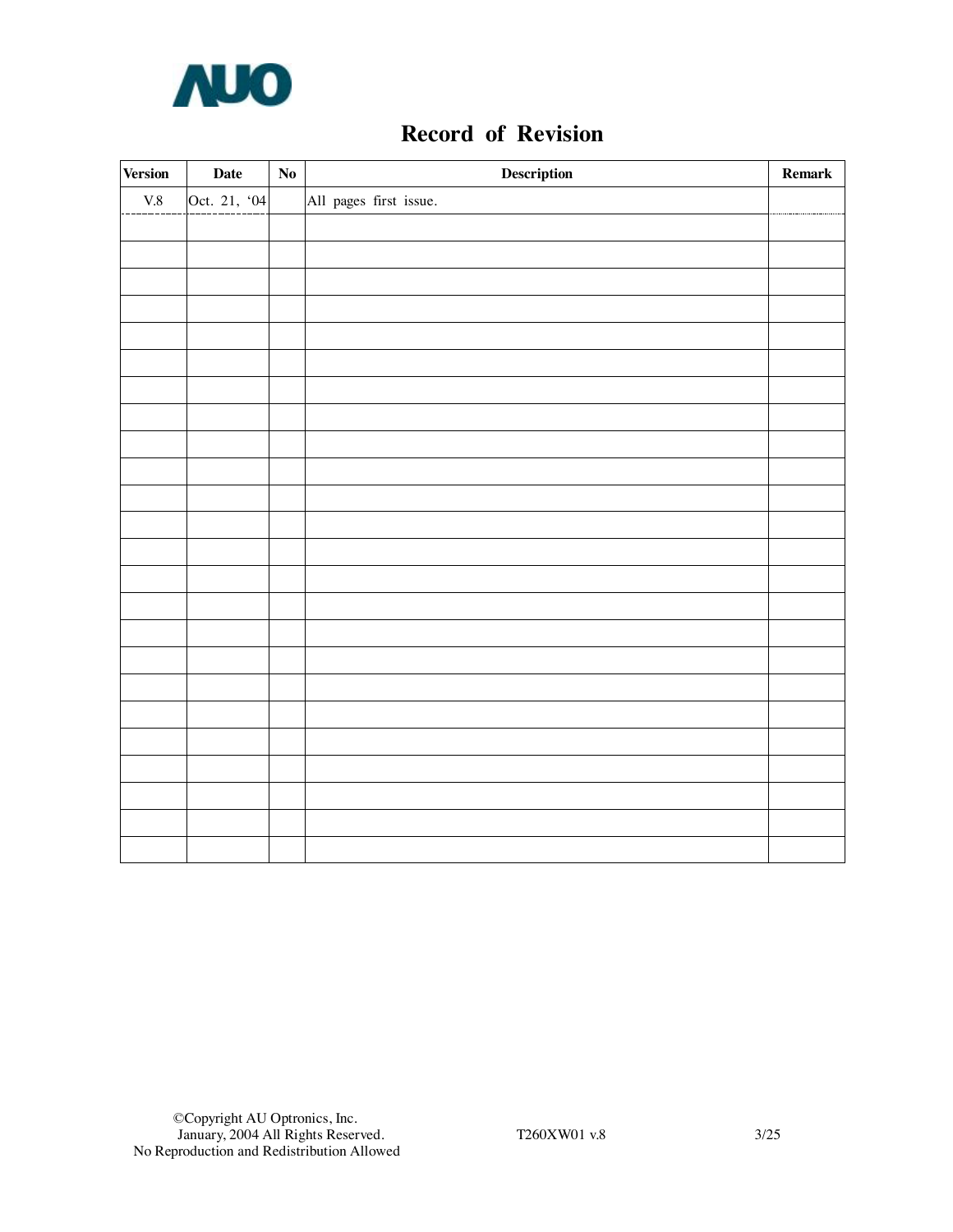

# **1. General Description**

This specification applies to the 26.0 inch Color TFT-LCD Module T260XW01. This LCD module has a TFT active matrix type liquid crystal panel 1280x768 pixels, and diagonal size of 26.0 inch. This module supports 1280x768 XGA-WIDE mode (Non-interlace). Each pixel is divided into Red, Green and Blue sub-pixels or dots which are arranged in vertical stripes. Gray scale or the brightness of the sub-pixel color is determined with a 8-bit gray scale signal for each dot.

The T260XW01 has been designed to apply the 8-bit 1 channel LVDS interface method. It is intended to support displays where high brightness, wide viewing angle, high color saturation, high color temperature and high color depth are very important.

## **\* General Information**

| <b>Items</b>              | <b>Specification</b>              | Unit          | <b>Note</b>                                |
|---------------------------|-----------------------------------|---------------|--------------------------------------------|
| <b>Active Screen Size</b> | 26 inches                         |               |                                            |
| <b>Display Area</b>       | 566.40 (H) x 339.84(V)            | mm            |                                            |
| <b>Outline Dimension</b>  | $620.8(H)$ x 389.00(V) x 44.3*(D) | mm            | W/ Metallic Shielding (inverter w/ washer) |
| <b>Driver Element</b>     | a-Si TFT active matrix            |               |                                            |
| <b>Display Colors</b>     | 16.7M                             | <b>Colors</b> |                                            |
| Number of Pixels          | 1280 x 768                        | <b>Pixel</b>  |                                            |
| <b>Pixel Arrangement</b>  | <b>RGB</b> vertical stripe        |               |                                            |
| <b>Pixel Pitch</b>        | $0.4425(H) \times 0.4425(V)$      | mm            |                                            |
| <b>Surface Treatment</b>  | Anti-Glare & Hard-Coating, LR     |               |                                            |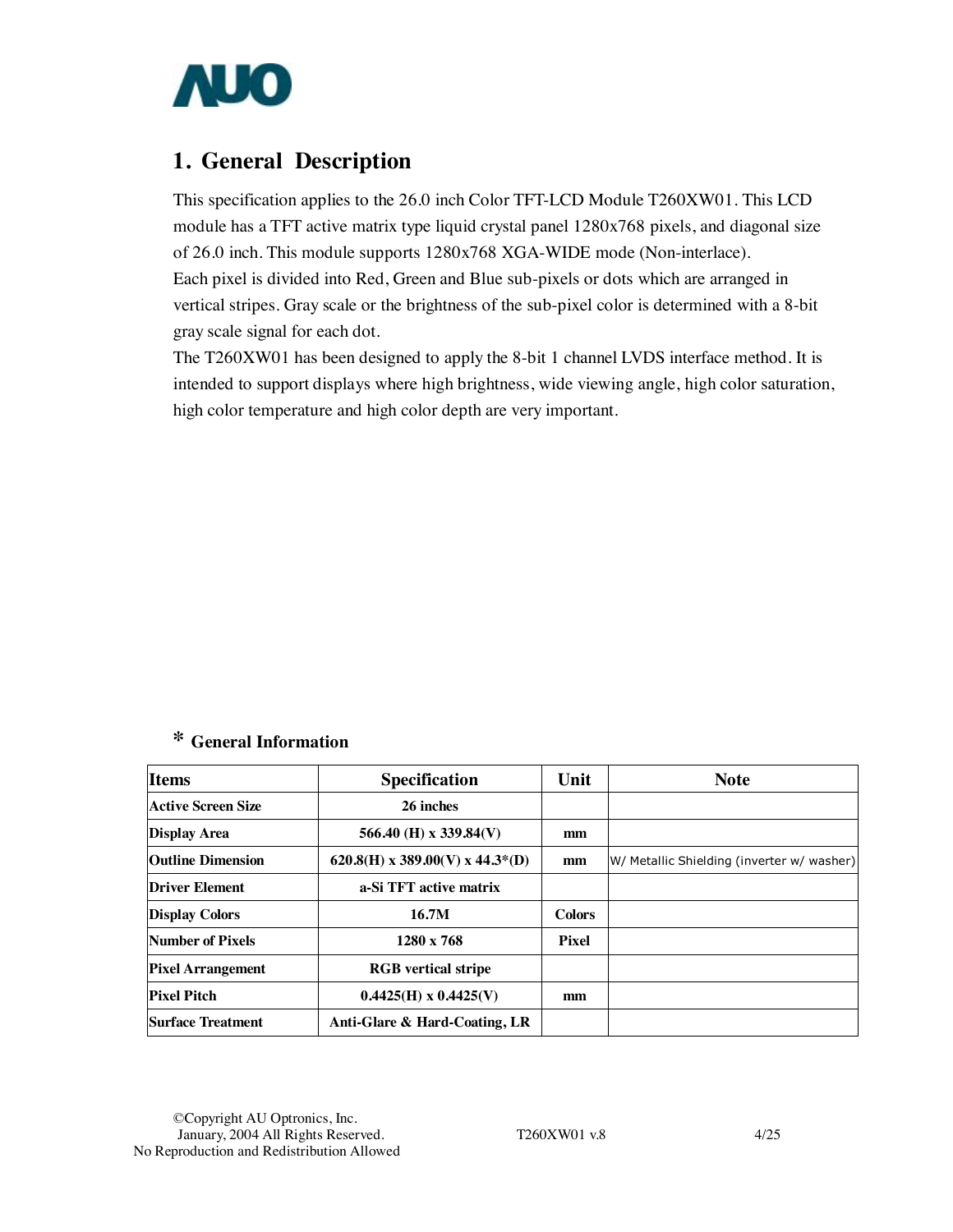

## **2. Absolute Maximum Ratings**

The following are maximum values which, if exceeded, may cause faulty operation or damage to the unit.

| <b>Parameter</b>                  | <b>Symbol</b>              | Min.   | Max. | Unit     | <b>Note</b>             |
|-----------------------------------|----------------------------|--------|------|----------|-------------------------|
| <b>Power Input Voltage</b>        | Vcc                        | $-0.3$ | 5.5  | $V_{dc}$ | At $25 \pm 5^{\circ}$ C |
| <b>Operating Temperature</b>      | $\bf Top$                  | 00     | 50   | $\sim$   |                         |
| <b>Storage Temperature</b>        | $\mathbf{H}_{\mathrm{ST}}$ | $-20$  | 60   |          |                         |
| <b>Operating Ambient Humidity</b> | $H_{OP}$                   | 10     | 90   | %RH      |                         |
| <b>Storage Humidity</b>           | $\mathbf{H}_{\mathrm{ST}}$ | 10     | 90   | %RH      |                         |

Note: 1. Temperature and relative humidity range are shown in the figure below. Wet bulb temperature should be 39℃





| <u>Lii vii viittivii t</u>  |           |      |      |      |                          |
|-----------------------------|-----------|------|------|------|--------------------------|
| Item                        | Condition |      |      | Unit | Remark                   |
|                             | Min.      | Typ. | Max. |      |                          |
| Operation Temperature range |           |      | 60   |      | There shall be no        |
| Operation humidity range    |           |      | 90   | % RH | freezing or condensation |
| Storage temperature range   | $-20$     |      | 85   |      |                          |
| Storage humidity range      | -         |      | 95   | %RH  |                          |

Note: When the lamp is lighted at the conditions of ambient temperature under  $0^{\circ}$ C, there is possibility that the lamp lights pinkish.

©Copyright AU Optronics, Inc. January, 2004 All Rights Reserved. T260XW01 v.8 5/25 No Reproduction and Redistribution Allowed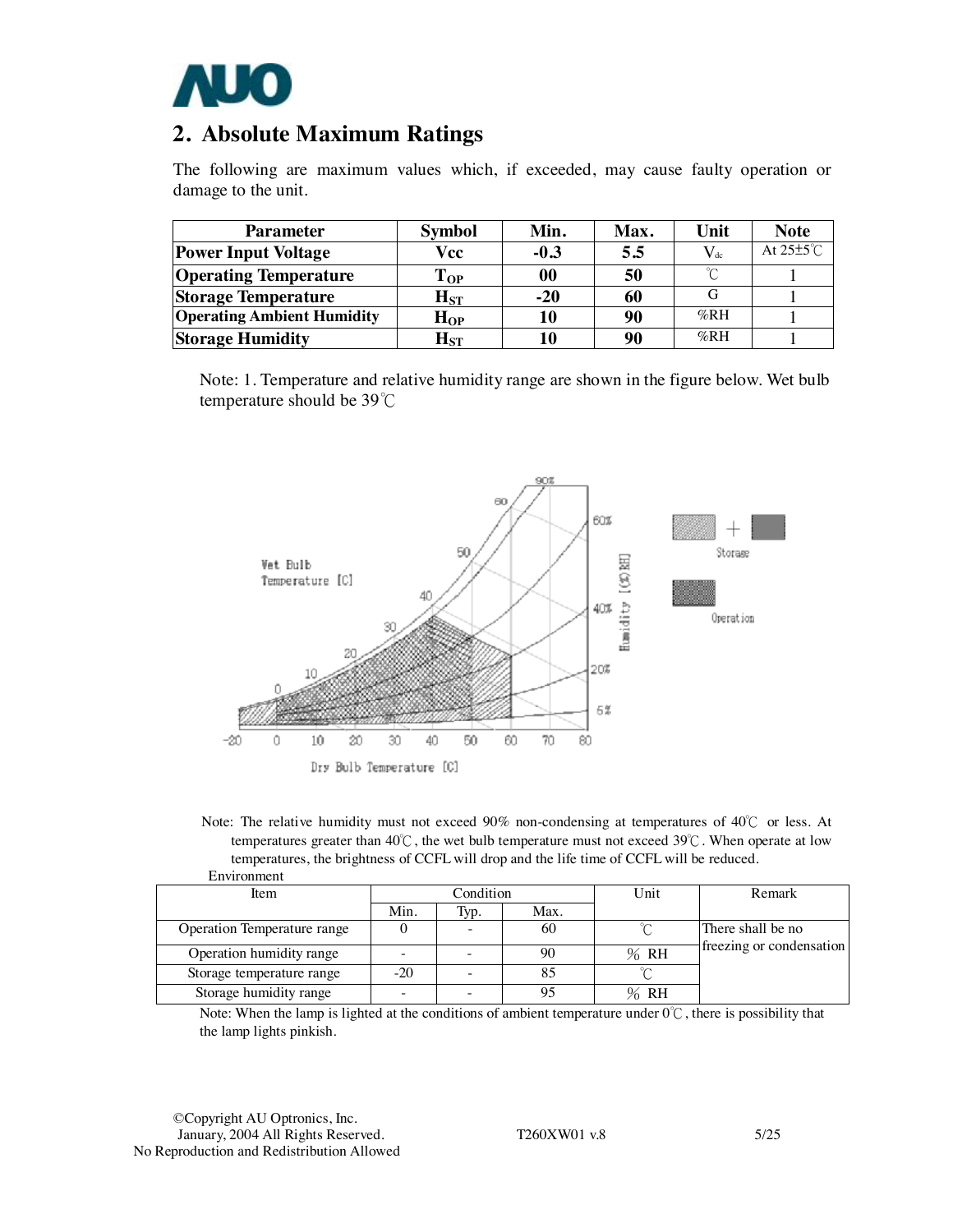

# **3. Electrical Specification**

### **3-1 Electrical Characteristics**

The T260XW01 requires two power inputs. One is employed to power the LCD electronics and to drive the TFT array and liquid crystal. The second input which powers the CCFL, is typically generated by an inverter.

| <b>Parameter</b>                   | <b>Symbol</b>  | <b>Values</b> |            |            | Unit  | <b>Notes</b>   |
|------------------------------------|----------------|---------------|------------|------------|-------|----------------|
|                                    |                | Min           | <b>Typ</b> | <b>Max</b> |       |                |
| LCD:                               |                |               |            |            |       |                |
| Power Supply Input Voltage         | Vcc            | 4.75          | 5.0        | 5.25       | Vdc   |                |
| Power Supply Input Current         | <b>Icc</b>     | -             | 1.6        | 2.2        | A     |                |
| Power Consumption                  | $P_{\rm C}$    | -             | 8.0        | 11         | Watt  |                |
| Inrush Current                     | $I_{\rm RUSH}$ | -             |            | 2.5        | Apeak |                |
| <b>Backlight Power Consumption</b> |                | -             | 94.8       | 124.8      | W     |                |
| Life Time                          |                | 50,000        |            |            |       | $\mathfrak{D}$ |

**Note:** The design of the inverter must have specifications for the lamp in LCD Assembly.

The performance of the Lamp in LCM, for example life time or brightness, is extremely influenced by the characteristics of the DC-AC Inverter. So all the parameters of an inverter should be carefully designed so as not to produce too much leakage current from high-voltage output of the inverter. When you design or order the inverter, please make sure unwanted lighting caused by the mismatch of the lamp and the inverter (no lighting, flicker, etc) never occurs. When you confirm it, the LCD Assembly should be operated in the same condition as installed in your instrument.

Note: Do not attach a conducting tape to lamp connecting wire. If the lamp wire attach to conducting tape, TFT-LCD Module have a low luminance and the inverter has abnormal action because leakage current occurs between lamp wire and conducting tape.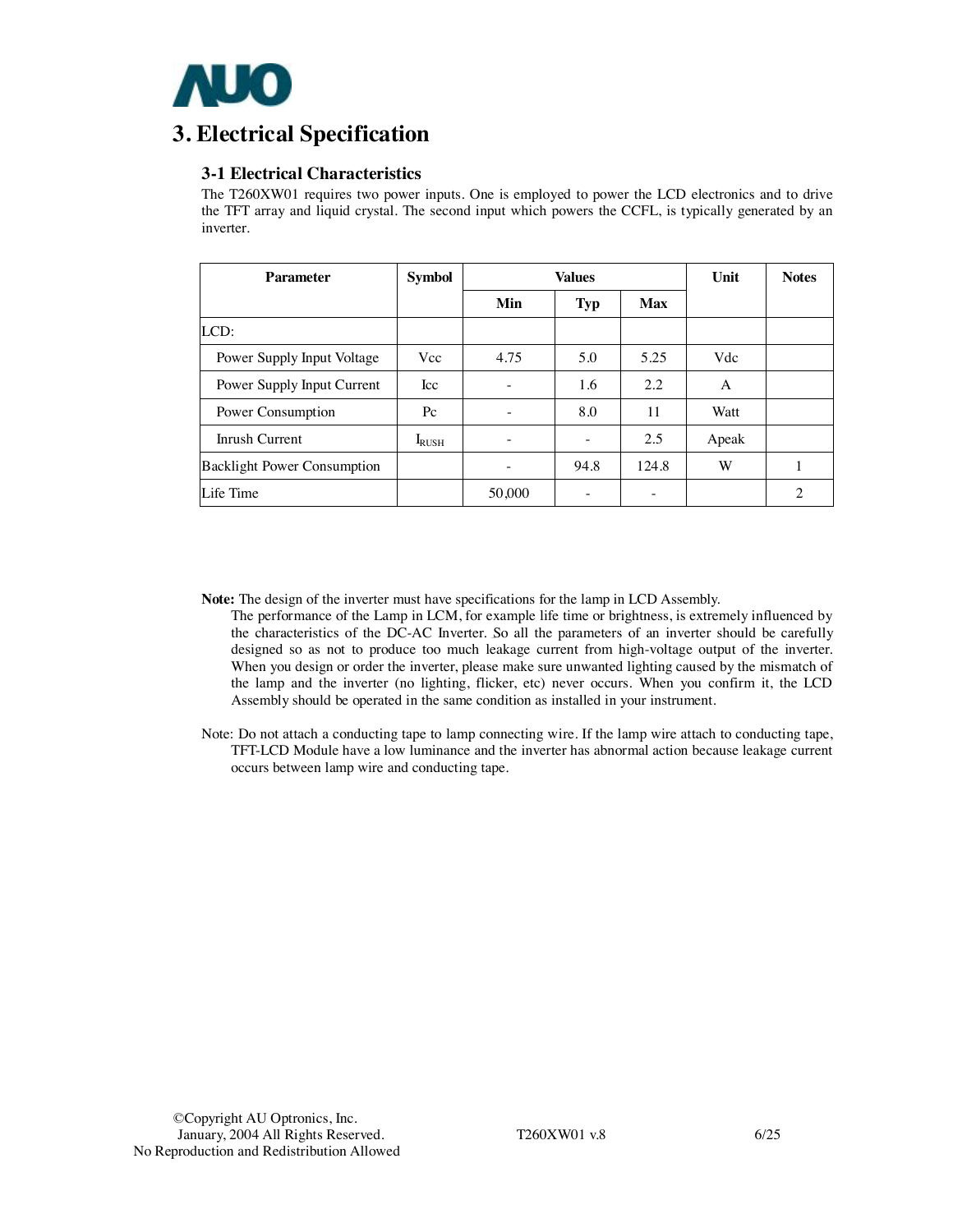

- 1. The lamp power consumption shown above does not include loss of external inverter at 25℃. The used lamp current is the lamp typical current
- 2. The life is determined as the time at which luminance of the lamp is 50% compared to that of initial value at the typical lamp current on condition of continuous operating at 25±2℃

Note: The output of the inverter must have symmetrical (negative and positive) voltage waveform and symmetrical current waveform (Asymmetry ratio is less than 10%). Please do not use the inverter which has asymmetrical voltage and asymmetrical current and spike wave.

Requirements for a system inverter design which is intended to have a better display performance, a better power efficiency and a more reliable lamp.

It shall help increase the lamp lifetime and reduce its leakage current.

- a. The asymmetry rate of the inverter current and voltage waveform should be 10% below;
- b. The distortion rate of the current and voltage waveform should be within  $\sqrt{2\pm 10\%}$ ;
- c. The ideal sine current and voltage waveform shall be symmetric in positive and negative polarities.

Note: The lamp frequency may cause interference with the input image horizontal frequency and generate some unwanted ripple jitter under some special test patterns. In such case, user should optimize the image horizontal frequency not to collide with the lamp frequency and its harmonics. This will help to reduce the interference.

**Caution:** The above on/off sequence should be applied to avoid abnormal function in the display. In case of handling, make sure to turn off the power when you plug the cable into the input connector or pull the cable out of the connector.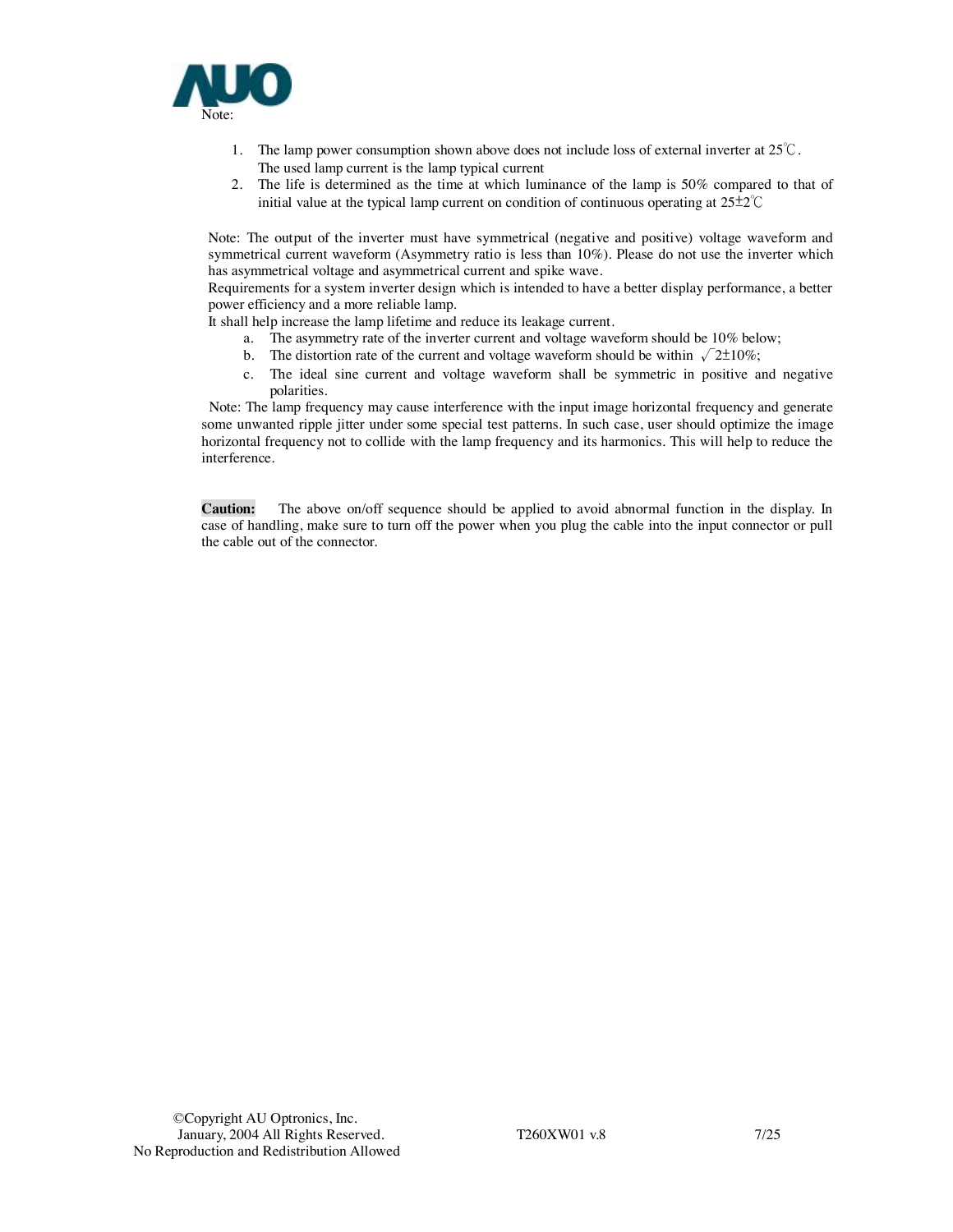

## **3-2 Interface Connections**

- LCD Connector (CN1): DF19G-20P-1H (HRS) or equivalent
- Mating Connector : DF19G-20S-1H (HRS) or equivalent
- LVDS Transmitter: DS90C385 (N.S.) or THC63LVDM83A (THINE) or equivalent

| Pin No.        | <b>Symbol</b> | <b>Function</b>                                 | <b>Polarity</b> | <b>Output Pin #</b> |
|----------------|---------------|-------------------------------------------------|-----------------|---------------------|
|                | Vcc           | Power Supply +5.0V                              |                 |                     |
| $\overline{2}$ | Vcc           | Power Supply +5.0V                              |                 |                     |
| 3              | <b>GND</b>    | Power Ground                                    |                 |                     |
| $\overline{4}$ | <b>GND</b>    | Power Ground                                    |                 |                     |
| 5              | RX0-          | LVDS Receiver Signal (-)                        | Negative        |                     |
| 6              | $RX0+$        | LVDS Receiver Signal $(+)$                      | Positive        |                     |
| 7              | <b>GND</b>    | Ground                                          |                 |                     |
| 8              | $RX1-$        | LVDS Receiver Signal (-)                        | Negative        |                     |
| 9              | $RX1+$        | LVDS Receiver Signal $(+)$                      | Positive        |                     |
| 10             | <b>GND</b>    | Ground                                          |                 |                     |
| 11             | $RX2-$        | LVDS Receiver Signal (-)                        | Negative        |                     |
| 12             | $RX2+$        | $\overline{\text{LVD}}$ S Receiver Signal $(+)$ | Positive        |                     |
| 13             | <b>GND</b>    | Ground                                          |                 |                     |
| 14             | <b>RXCLK-</b> | LVDS Receiver Clock Signal (-)                  | Negative        |                     |
| 15             | RXCLK+        | LVDS Receiver Clock Signal (+)                  | Positive        |                     |
| 16             | <b>GND</b>    | Ground                                          |                 |                     |
| 17             | $RX3-$        | LVDS Receiver Signal (-)                        | Negative        |                     |
| 18             | $RX3+$        | $\overline{\text{LVDS}}$ Receiver Signal $(+)$  | Positive        |                     |
| 19             | <b>GND</b>    | Ground                                          |                 |                     |
| 20             | NC            | Reserved                                        |                 |                     |

Note: 1. All GND (ground) pins should be connected together and also be connected to the LCD's metal frame.

All Vcc (power input) pins should be connected together.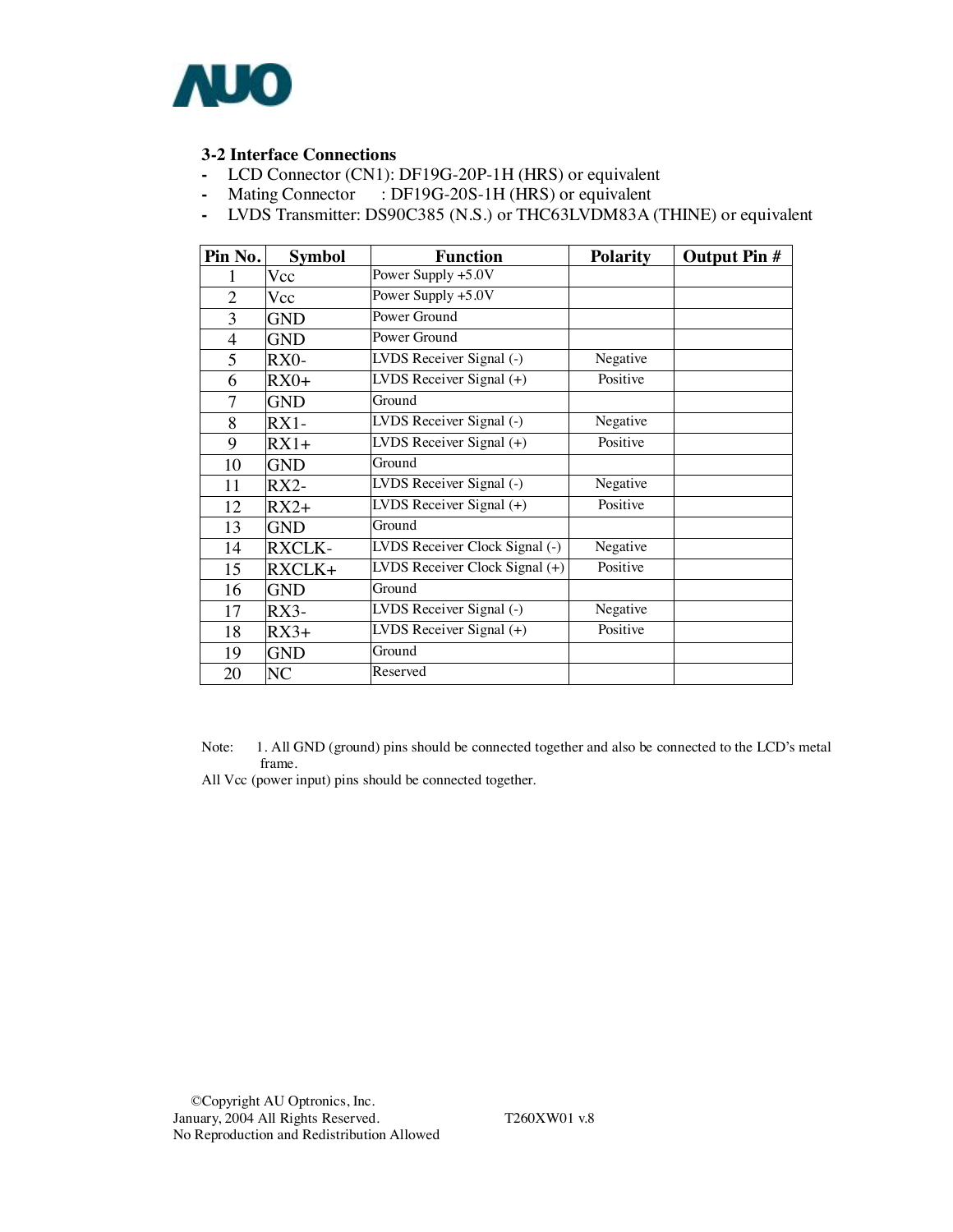

## **LVDS Order**

1.LVDS\_ORDER =L



2. LVDS\_ORDER =H

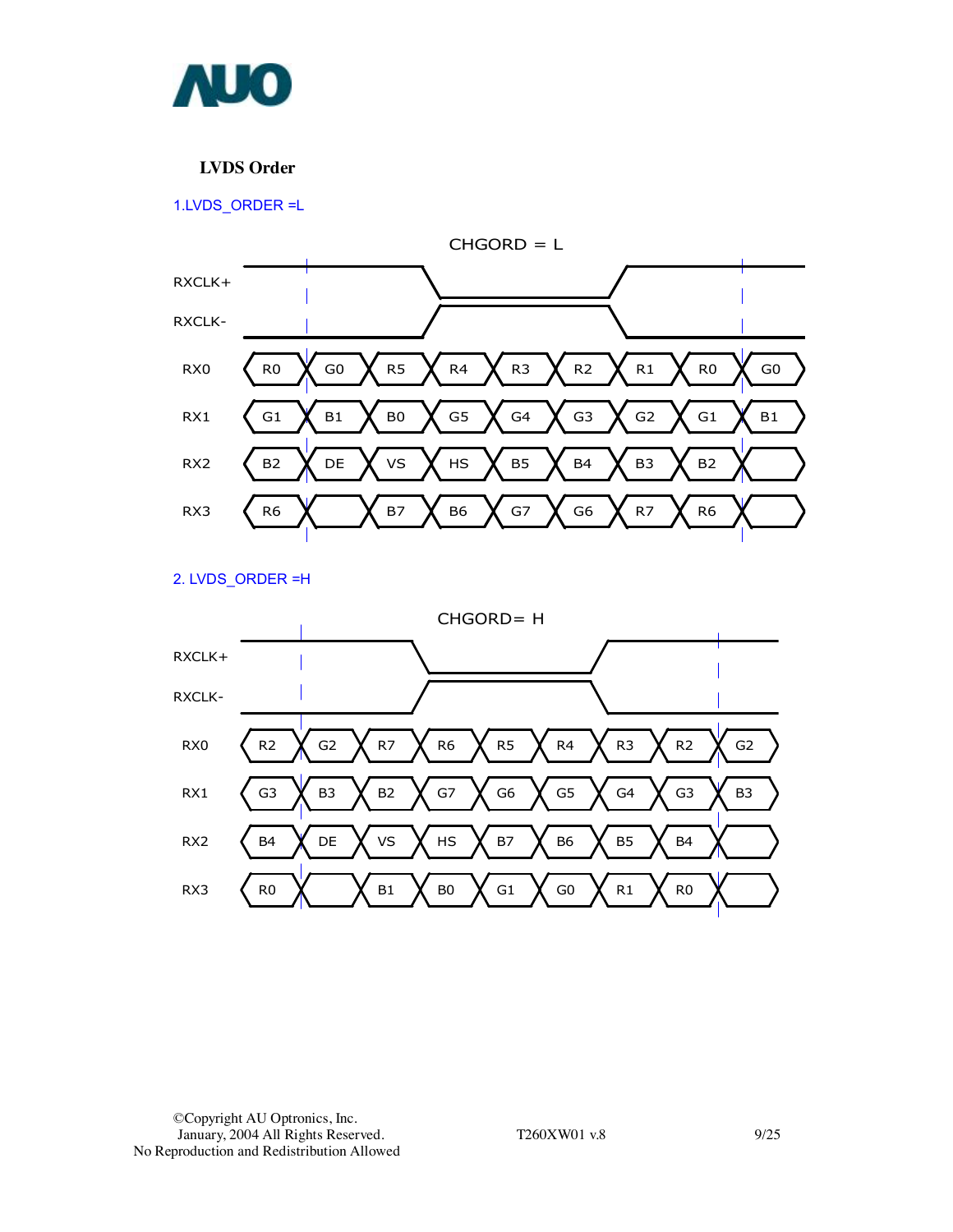

1.**Electrical specification (Ta=25**±**5**℃**)** 

| No             | <b>ITEM</b>           |             | <b>SYMBOL</b>   | <b>TEST</b><br><b>CONDITION</b> | <b>MIN</b> | TYP            | <b>MAX</b> | <b>UNIT</b> | Remark         |
|----------------|-----------------------|-------------|-----------------|---------------------------------|------------|----------------|------------|-------------|----------------|
| 1              | Input Voltage         |             | <b>VDDB</b>     |                                 | 21.6       | 24.0           | 26.4       | V           |                |
| $\overline{2}$ | Input Current         |             | <b>IDDB</b>     |                                 | 3500       | 3950           | 4400       | mA          | Max Brightness |
|                |                       |             | <b>FBI</b>      |                                 | 150        | $- - -$        | 270        | Hz          |                |
| 3              | PWM dimming           |             | High-duty       | $VDDB=24V$                      | 50         | ---            | 100        | $\%$        |                |
|                |                       |             | High (on)       |                                 | 2.4        | $- - -$        | 5          | V           |                |
|                |                       |             | Low $($ off $)$ |                                 | $\theta$   | ---            | 0.8        | V           |                |
| $\overline{4}$ | Analog dimming        |             | <b>VDIM</b>     |                                 | $\Omega$   | --             | 3.3        |             |                |
|                | Lamp Current 1        | <b>MAX</b>  |                 | VDIM=0V or Open                 | 3.9        | 4.5            | 5.0        |             | High-Duty:100% |
| 5              |                       | <b>MIN</b>  | IBL             | $VDIM=3.3V$                     | 3.2        | 3.8            | 4.4        | mArms       |                |
|                | Lamp Current 2        | <b>MAX</b>  |                 | $VDIM=0V$                       | 3.9        | 4.5            | 5.0        |             | High-Duty:100% |
|                |                       | <b>MIN</b>  |                 | $VDIM=3.3V$                     | 2.0        | 2.6            | 3.2        |             | High-Duty:50%  |
| 6              | <b>ON/OFF Control</b> | <b>ON</b>   | <b>BLON</b>     |                                 | 2.4        | $\overline{a}$ | 5.0        | V           |                |
|                | Voltage               | <b>OFF</b>  |                 | VDIM=24V or Open                | $\theta$   | $\overline{a}$ | 0.8        |             |                |
| 7              | Protection            | <b>VDDB</b> |                 | VDDB<17V                        |            |                |            |             |                |

### 2.**Input specification**

CN1: S14B-PH-SM3-TB (JST)

| No.            | Signal name                   | Feature    |  |
|----------------|-------------------------------|------------|--|
|                | <b>VDDB</b>                   | $+24V$     |  |
| $\overline{2}$ | <b>VDDB</b>                   | $+24V$     |  |
| 3              | <b>VDDB</b>                   | $+24V$     |  |
| 4              | <b>VDDB</b>                   | $+24V$     |  |
| 5              | <b>VDDB</b>                   | $+24V$     |  |
| 6              | <b>GNDB</b>                   | <b>GND</b> |  |
| 7              | <b>GNDB</b>                   | <b>GND</b> |  |
| 8              | <b>GNDB</b>                   | <b>GND</b> |  |
| 9              | <b>GNDB</b>                   | <b>GND</b> |  |
| 10             | <b>GND</b><br><b>GNDB</b>     |            |  |
| 11             | Analog dimming<br><b>VDIM</b> |            |  |
| 12             | ON/OFF Signal<br><b>BLON</b>  |            |  |
| 13             | PWM dimming<br><b>PWM</b>     |            |  |
| 14             | <b>GNDB</b>                   | <b>GND</b> |  |

CN601: :JST S2B-PH-SM3-TB-2PIN or equivalent

| No. | Signal name | Feature       |  |  |
|-----|-------------|---------------|--|--|
|     | H-Sync      | H-Sync signal |  |  |
|     | GND         | GND           |  |  |

©Copyright AU Optronics, Inc. January, 2004 All Rights Reserved. T260XW01 v.8 10/25 No Reproduction and Redistribution Allowed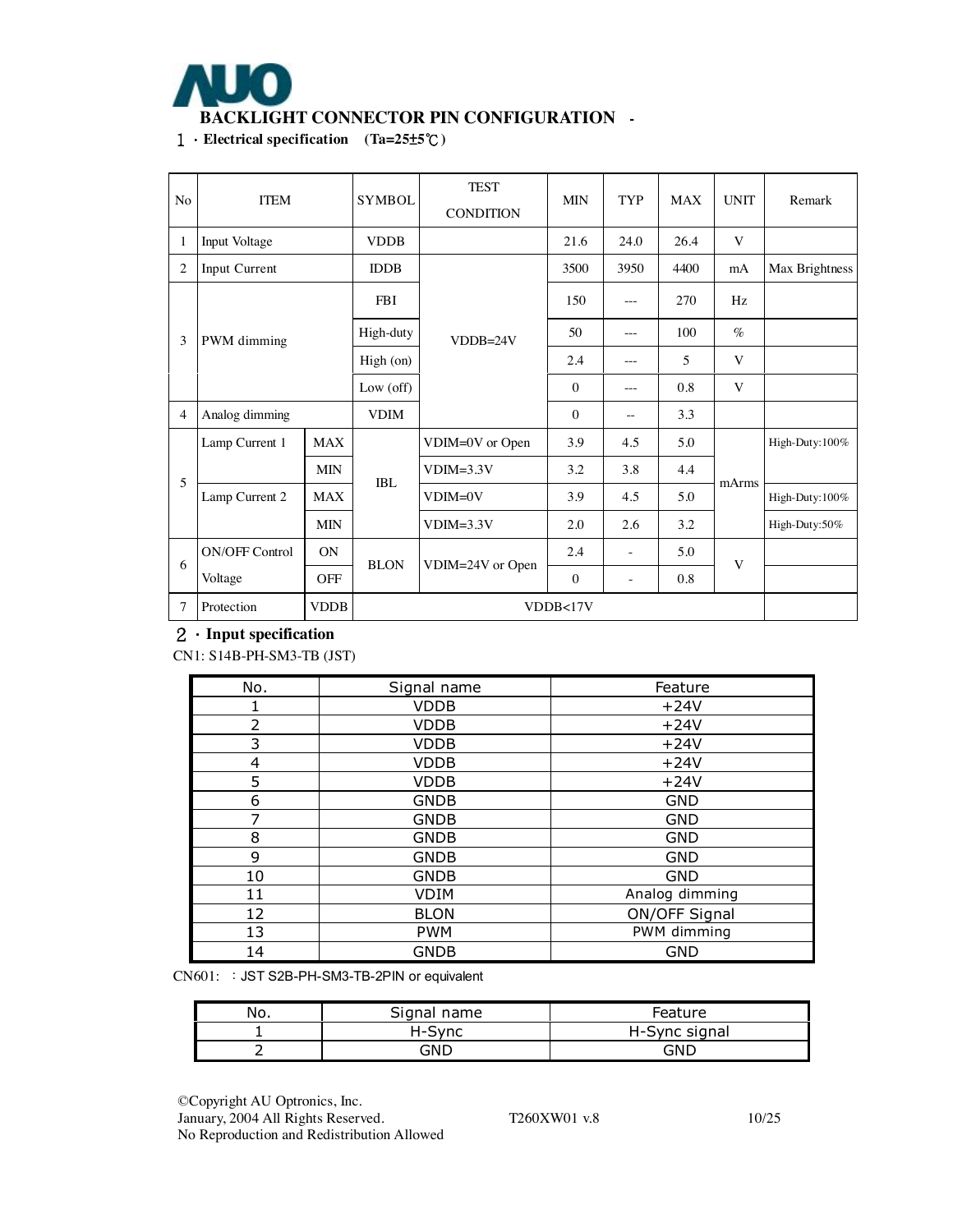

## **3-3 Input Timing Specifications**

This is the signal timing required at the input of the User connector. All of the interface signal timing should be satisfied with the following specifications for it's proper operation.

### **Timing Table**

DE only mode

| Parameter              |        | Symbol | Min. | Typ. | Max. | Unit       | Condition |
|------------------------|--------|--------|------|------|------|------------|-----------|
| <b>Clock Frequency</b> |        | 1/Tc   | 55   | 65   | 77   | <b>MHz</b> |           |
| <b>Hsync Frequency</b> |        |        | 47.5 | 48.5 | 49.5 | <b>KHz</b> |           |
| Vsync Frequency        |        |        | 47   | 60   | 75   | <b>Hz</b>  |           |
| Horizontal             | Period | TН     | 1320 | 1344 | 1600 | clocks     |           |
|                        | Active | THD    | 1280 | 1280 | 1280 | clocks     |           |
| Vertical               | Period | TV     | 774  | 806  | 1024 | lines      |           |
|                        | Active | TVD    | 768  | 768  | 768  | lines      |           |

**\* TCH,TCL,TDS,TDH,TES : refer to timing specification of LVDS Tx chip.**

Timing diagrams of interface signal (DE only mode )



©Copyright AU Optronics, Inc. January, 2004 All Rights Reserved. T260XW01 v.8 11/25 No Reproduction and Redistribution Allowed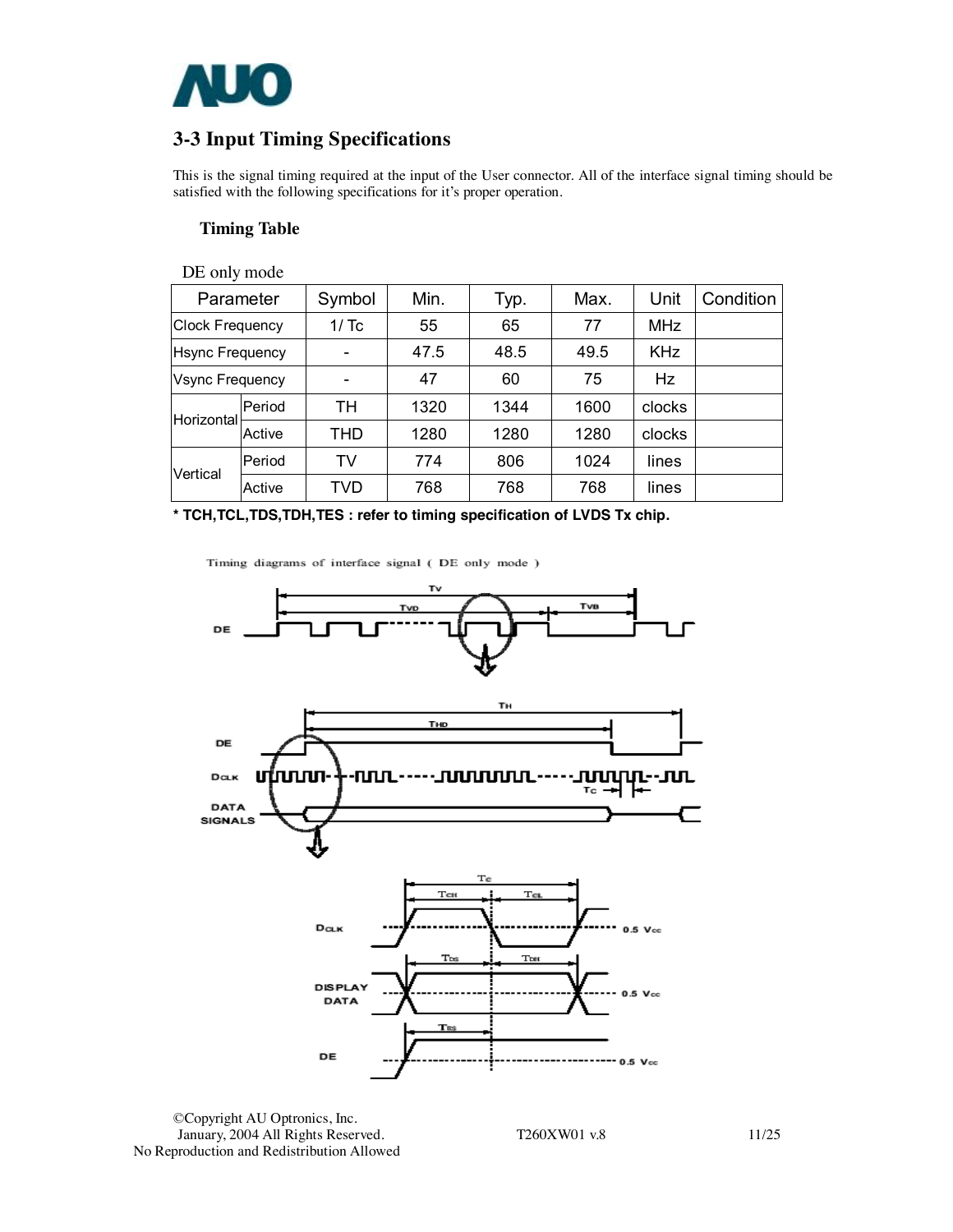

The brightness of each primary color (red, green and blue) is based on the 8 bit gray scale data input for the color; the higher the binary input, the brighter the color. The table below provides a reference for color versus data input.

|              |                   |                  |                   |                  |                  |                       |                       |                   |                       |                  |                   |                  | Input Color Data |                       |                  |                  |                  |                       |                   |                       |                       |                  |                       |                       |                      |
|--------------|-------------------|------------------|-------------------|------------------|------------------|-----------------------|-----------------------|-------------------|-----------------------|------------------|-------------------|------------------|------------------|-----------------------|------------------|------------------|------------------|-----------------------|-------------------|-----------------------|-----------------------|------------------|-----------------------|-----------------------|----------------------|
| Color        |                   |                  |                   |                  |                  | <b>RED</b>            |                       |                   |                       |                  |                   |                  | <b>GREEN</b>     |                       |                  |                  |                  |                       |                   |                       |                       | <b>BLUE</b>      |                       |                       |                      |
|              |                   | <b>MSB</b>       |                   |                  |                  |                       |                       |                   | <b>LSB MSB</b>        |                  |                   |                  |                  |                       |                  |                  |                  | <b>LSB MSB</b>        |                   |                       |                       |                  |                       |                       | <b>LSB</b>           |
|              |                   | R7               | R <sub>6</sub>    | R <sub>5</sub>   | R <sub>4</sub>   | R <sub>3</sub>        | R <sub>2</sub>        | R1                | R <sub>0</sub>        | G7               | G <sub>6</sub>    | G <sub>5</sub>   |                  | $G4$ $G3$             | G <sub>2</sub>   | G1               | G <sub>0</sub>   | B7                    | <b>B6</b>         | <b>B5</b>             | <b>B4</b>             | B <sub>3</sub>   | B <sub>2</sub>        | B1                    | B <sub>0</sub>       |
|              | Black             | $\boldsymbol{0}$ | $\boldsymbol{0}$  | $\boldsymbol{0}$ | $\boldsymbol{0}$ | $\mathbf{0}$          | $\mathbf{0}$          | $\boldsymbol{0}$  | $\boldsymbol{0}$      | $\boldsymbol{0}$ | $\mathbf{0}$      | $\boldsymbol{0}$ | $\boldsymbol{0}$ | $\boldsymbol{0}$      | $\boldsymbol{0}$ | $\boldsymbol{0}$ | $\boldsymbol{0}$ | $\boldsymbol{0}$      | $\boldsymbol{0}$  | $\boldsymbol{0}$      | $\boldsymbol{0}$      | $\boldsymbol{0}$ | $\boldsymbol{0}$      | $\boldsymbol{0}$      | $\mathbf{0}$         |
|              | Red(255)          | 1                | $\mathbf{1}$      | $\mathbf{1}$     | $\mathbf{1}$     | $\mathbf{1}$          | $\mathbf{1}$          | $\mathbf{1}$      | I<br>$\mathbf{1}$     | $\boldsymbol{0}$ | $\boldsymbol{0}$  | $\boldsymbol{0}$ | $\boldsymbol{0}$ | $\boldsymbol{0}$      | $\boldsymbol{0}$ | $\mathbf{0}$     | $\boldsymbol{0}$ | $\mathbf{0}$          | $\boldsymbol{0}$  | $\boldsymbol{0}$      | $\boldsymbol{0}$      | $\boldsymbol{0}$ | $\boldsymbol{0}$      | $\mathbf{0}$          | $\boldsymbol{0}$     |
|              | Green(255)        | $\boldsymbol{0}$ | $\boldsymbol{0}$  | $\boldsymbol{0}$ | $\mathbf{0}$     | $\boldsymbol{0}$      | $\mathbf{0}$          | $\boldsymbol{0}$  | $\boldsymbol{0}$      | 1                | $\mathbf{1}$      | 1                | $\mathbf{1}$     | 1                     | 1                | $\mathbf{1}$     | $\mathbf{1}$     | $\boldsymbol{0}$      | $\boldsymbol{0}$  | $\Omega$              | $\boldsymbol{0}$      | $\mathbf{0}$     | $\Omega$              | 0                     | $\mathbf{0}$         |
| <b>Basic</b> | Blue(255)         | $\theta$         | $\boldsymbol{0}$  | $\boldsymbol{0}$ | $\mathbf{0}$     | $\boldsymbol{0}$<br>Ē | $\mathbf{0}$          | $\mathbf{0}$      | Ī<br>$\boldsymbol{0}$ | $\Omega$         | $\mathbf{0}$      | $\mathbf{0}$     | $\mathbf{0}$     | $\boldsymbol{0}$<br>÷ | $\mathbf{0}$     | $\mathbf{0}$     | $\Omega$         | 1                     | ŧ<br>$\mathbf{1}$ | $\mathbf{1}$          | $\mathbf{1}$<br>Ē     | $\mathbf{1}$     | $\mathbf{1}$          | I<br>$\mathbf{1}$     | $\mathbf{1}$         |
| Color        | Cyan              | $\boldsymbol{0}$ | $\boldsymbol{0}$  | $\boldsymbol{0}$ | $\boldsymbol{0}$ | $\mathbf{0}$          | $\mathbf{0}$          | $\mathbf{0}$      | $\boldsymbol{0}$      | 1                | $\mathbf{1}$      | 1                | 1                | 1                     | 1                | 1                | 1                | 1                     | 1                 | $\mathbf{1}$          | 1                     | 1                | $\mathbf{1}$          | $\mathbf{1}$          | $\mathbf{1}$         |
|              | Magenta           | $\mathbf{1}$     | $\mathbf{1}$      | $\mathbf{1}$     | $\mathbf{1}$     | $\mathbf{1}$          | $\mathbf{1}$          | $\mathbf{1}$      | $\mathbf{1}$          | $\mathbf{0}$     | $\boldsymbol{0}$  | $\boldsymbol{0}$ | $\boldsymbol{0}$ | $\boldsymbol{0}$      | $\boldsymbol{0}$ | $\boldsymbol{0}$ | $\boldsymbol{0}$ | 1                     | $\mathbf{1}$      | $\mathbf{1}$          | $\mathbf{1}$          | $\mathbf{1}$     | $\mathbf{1}$          | 1                     | $\mathbf{1}$         |
|              | Yellow            | $\mathbf{1}$     | $\mathbf{1}$<br>j | $\mathbf{1}$     | $\mathbf{1}$     | I<br>$\mathbf{1}$     | $\mathbf{1}$          | 1 <sup>1</sup>    | $\mathbf{1}$          | $\mathbf{1}$     | $\mathbf{1}$<br>j | $\mathbf{1}$     | $\mathbf{1}$     | $\mathbf{1}$<br>ŧ     | $\mathbf{1}$     | $\mathbf{1}$     | $\mathbf{1}$     | ł<br>$\boldsymbol{0}$ | $\boldsymbol{0}$  | $\boldsymbol{0}$<br>Ī | $\boldsymbol{0}$      | $\boldsymbol{0}$ | $\boldsymbol{0}$      | Ī<br>$\boldsymbol{0}$ | $\boldsymbol{0}$     |
|              | White             | 1                | $\mathbf{1}$      | 1                | $\mathbf{1}$     | $\mathbf{1}$          | $\mathbf{1}$          | $\mathbf{1}$      | $\mathbf{1}$          | 1                | $\mathbf{1}$<br>j | 1                | $\mathbf{1}$     | 1                     | $\mathbf{1}$     | $\mathbf{1}$     | $\mathbf{1}$     | 1                     | $\mathbf{1}$      | $\mathbf{1}$          | 1                     | $\mathbf{1}$     | $\mathbf{1}$          | $\mathbf{1}$          | $\mathbf{1}$         |
|              | <b>RED(000)</b>   | $\mathbf{0}$     | $\boldsymbol{0}$  | $\mathbf{0}$     | $\boldsymbol{0}$ | $\mathbf{0}$          | $\mathbf{0}$          | $\boldsymbol{0}$  | $\overline{0}$        | $\boldsymbol{0}$ | $\mathbf{0}$      | $\mathbf{0}$     | $\boldsymbol{0}$ | $\mathbf{0}$          | $\boldsymbol{0}$ | $\mathbf{0}$     | $\boldsymbol{0}$ | 0                     | $\boldsymbol{0}$  | $\mathbf{0}$          | $\mathbf{0}$          | $\mathbf{0}$     | $\overline{0}$        | $\boldsymbol{0}$      | $\boldsymbol{0}$     |
|              | <b>RED(001)</b>   | $\mathbf{0}$     | $\boldsymbol{0}$  | $\boldsymbol{0}$ | $\boldsymbol{0}$ | $\boldsymbol{0}$      | $\boldsymbol{0}$      | $\boldsymbol{0}$  | $\boldsymbol{0}$      | $\mathbf{0}$     | $\boldsymbol{0}$  | $\boldsymbol{0}$ | $\boldsymbol{0}$ | $\boldsymbol{0}$      | $\boldsymbol{0}$ | $\boldsymbol{0}$ | $\mathbf{0}$     | $\boldsymbol{0}$      | $\boldsymbol{0}$  | $\boldsymbol{0}$      | $\boldsymbol{0}$      | $\boldsymbol{0}$ | $\boldsymbol{0}$      | $\boldsymbol{0}$      | $\mathbf{0}$         |
| <b>RED</b>   | $\cdots$          |                  |                   |                  |                  |                       |                       |                   |                       |                  |                   |                  |                  |                       |                  |                  |                  |                       |                   |                       |                       |                  |                       |                       |                      |
|              | RED(254)          | 1                | $\mathbf{1}$      | 1                | $\mathbf{1}$     | 1                     | 1                     | 1                 | $\mathbf{0}$          | $\mathbf{0}$     | $\mathbf{0}$      | $\mathbf{0}$     | $\mathbf{0}$     | $\mathbf{0}$          | $\mathbf{0}$     | $\mathbf{0}$     | $\mathbf{0}$     | $\mathbf{0}$          | $\mathbf{0}$      | $\theta$              | $\boldsymbol{0}$      | $\mathbf{0}$     | $\theta$              | $\theta$              | $\mathbf{0}$         |
|              | RED(255)          | 1                | 1                 | 1                | 1                | 1                     | 1                     | $\mathbf{1}$<br>÷ | 1                     | 0                | $\mathbf{0}$      | $\mathbf{0}$     | $\mathbf{0}$     | 0                     | $\mathbf{0}$     | $\mathbf{0}$     | $\theta$         | 0                     | $\theta$          | $\overline{0}$        | $\mathbf{0}$          | $\mathbf{0}$     | $\mathbf{0}$          | $\theta$              | $\theta$             |
|              | <b>GREEN(000)</b> | $\mathbf{0}$     | $\mathbf{0}$      | $\theta$         | $\boldsymbol{0}$ | $\theta$              | $\Omega$              | $\theta$          | $\mathbf{0}$          | $\boldsymbol{0}$ | $\boldsymbol{0}$  | $\theta$         | $\boldsymbol{0}$ | $\Omega$              | $\Omega$         | $\Omega$         | $\Omega$         | $\theta$              | $\theta$          | $\Omega$              | $\boldsymbol{0}$      | $\Omega$         | $\Omega$              | $\Omega$              | $\mathbf{0}$         |
|              | <b>GREEN(001)</b> | $\Omega$         | $\mathbf{0}$      | $\Omega$         | $\boldsymbol{0}$ | $\mathbf{0}$<br>÷     | $\theta$              | $\theta$          | ŧ<br>$\overline{0}$   | $\Omega$         | $\boldsymbol{0}$  | $\boldsymbol{0}$ | $\mathbf{0}$     | $\mathbf{0}$<br>Ξ     | $\boldsymbol{0}$ | $\theta$         | $\mathbf{1}$     | $\Omega$              | j.<br>$\Omega$    | $\mathbf{0}$          | $\theta$<br>Ŧ         | $\theta$         | $\mathbf{0}$          | t<br>$\theta$         | $\mathbf{0}$         |
| <b>GREEN</b> |                   |                  |                   |                  |                  |                       |                       |                   |                       |                  |                   |                  |                  |                       |                  |                  |                  |                       |                   |                       |                       |                  |                       |                       |                      |
|              | <b>GREEN(254)</b> | $\boldsymbol{0}$ | $\mathbf{0}$      | $\mathbf{0}$     | $\boldsymbol{0}$ | $\mathbf{0}$          | $\mathbf{0}$          | $\mathbf{0}$      | $\mathbf{0}$          | $\mathbf{1}$     | $\mathbf{1}$      | 1                | 1                | 1                     | 1                | $\mathbf{1}$     | $\mathbf{0}$     | 0                     | $\boldsymbol{0}$  | $\mathbf{0}$          | $\boldsymbol{0}$      | $\mathbf{0}$     | $\mathbf{0}$          | $\boldsymbol{0}$<br>÷ | $\mathbf{0}$         |
|              | <b>GREEN(255)</b> | $\mathbf{0}$     | $\boldsymbol{0}$  | $\boldsymbol{0}$ | $\boldsymbol{0}$ | $\boldsymbol{0}$      | $\boldsymbol{0}$      | $\boldsymbol{0}$  | Ī<br>$\boldsymbol{0}$ | 1                | $\mathbf{1}$      | $\mathbf{1}$     | $\mathbf{1}$     | ŧ<br>$\mathbf{1}$     | $\mathbf{1}$     | $\mathbf{1}$     | $\mathbf{1}$     | ÷<br>$\boldsymbol{0}$ | $\boldsymbol{0}$  | $\boldsymbol{0}$      | ŧ<br>$\boldsymbol{0}$ | $\bf{0}$         | ÷<br>$\boldsymbol{0}$ | $\boldsymbol{0}$      | $\mathbf{0}$         |
|              | <b>BLUE(000)</b>  | $\mathbf{0}$     | $\boldsymbol{0}$  | $\mathbf{0}$     | $\mathbf{0}$     | $\mathbf{0}$          | $\overline{0}$        | $\boldsymbol{0}$  | $\boldsymbol{0}$      | $\boldsymbol{0}$ | $\boldsymbol{0}$  | $\overline{0}$   | $\mathbf{0}$     | $\mathbf{0}$          | $\mathbf{0}$     | $\mathbf{0}$     | $\mathbf{0}$     | $\mathbf{0}$          | $\mathbf{0}$      | $\mathbf{0}$          | $\boldsymbol{0}$      | $\mathbf{0}$     | $\mathbf{0}$          | $\boldsymbol{0}$      | $\boldsymbol{0}$     |
|              | <b>BLUE(001)</b>  | $\theta$         | $\boldsymbol{0}$  | $\Omega$         | $\boldsymbol{0}$ | $\boldsymbol{0}$      | $\boldsymbol{0}$      | $\mathbf{0}$      | $\boldsymbol{0}$      | $\mathbf{0}$     | $\mathbf{0}$      | $\boldsymbol{0}$ | $\boldsymbol{0}$ | $\boldsymbol{0}$      | $\boldsymbol{0}$ | $\mathbf{0}$     | $\theta$         | $\overline{0}$        | $\boldsymbol{0}$  | $\mathbf{0}$          | $\boldsymbol{0}$      | $\boldsymbol{0}$ | $\mathbf{0}$          | $\mathbf{0}$          | $\mathbf{1}$         |
| <b>BLUE</b>  | -------           |                  |                   |                  |                  |                       |                       |                   |                       |                  |                   |                  |                  |                       |                  |                  |                  |                       |                   |                       |                       |                  |                       |                       |                      |
|              | <b>BLUE(254)</b>  | $\overline{0}$   | $\boldsymbol{0}$  | $\boldsymbol{0}$ | $\boldsymbol{0}$ | t<br>$\boldsymbol{0}$ | ł<br>$\boldsymbol{0}$ | 0                 | $\mathbf{0}$          | $\bf{0}$         | $\boldsymbol{0}$  | $\boldsymbol{0}$ | $\boldsymbol{0}$ | t<br>$\boldsymbol{0}$ | $\boldsymbol{0}$ | $\overline{0}$   | $\overline{0}$   | 1 <sup>1</sup>        | $\mathbf{1}$      | $\mathbf{1}$          | ł<br>$\mathbf{1}$     | $\mathbf{1}$     | $\mathbf{1}$<br>÷     | ÷,<br>$\mathbf{1}$    | ł.<br>$\overline{0}$ |
|              | <b>BLUE(255)</b>  | $\Omega$         | $\mathbf{0}$      | $\boldsymbol{0}$ | $\mathbf{0}$     | $\mathbf{0}$          | $\mathbf{0}$          | $\mathbf{0}$      | $\boldsymbol{0}$      | $\boldsymbol{0}$ | $\boldsymbol{0}$  | $\theta$         | $\boldsymbol{0}$ | $\boldsymbol{0}$      | $\mathbf{0}$     | $\theta$         | $\boldsymbol{0}$ | 1                     | 1                 | 1                     | 1                     | 1                | 1                     | 1                     | $\mathbf{1}$         |

## **COLOR DATA REFERENCE**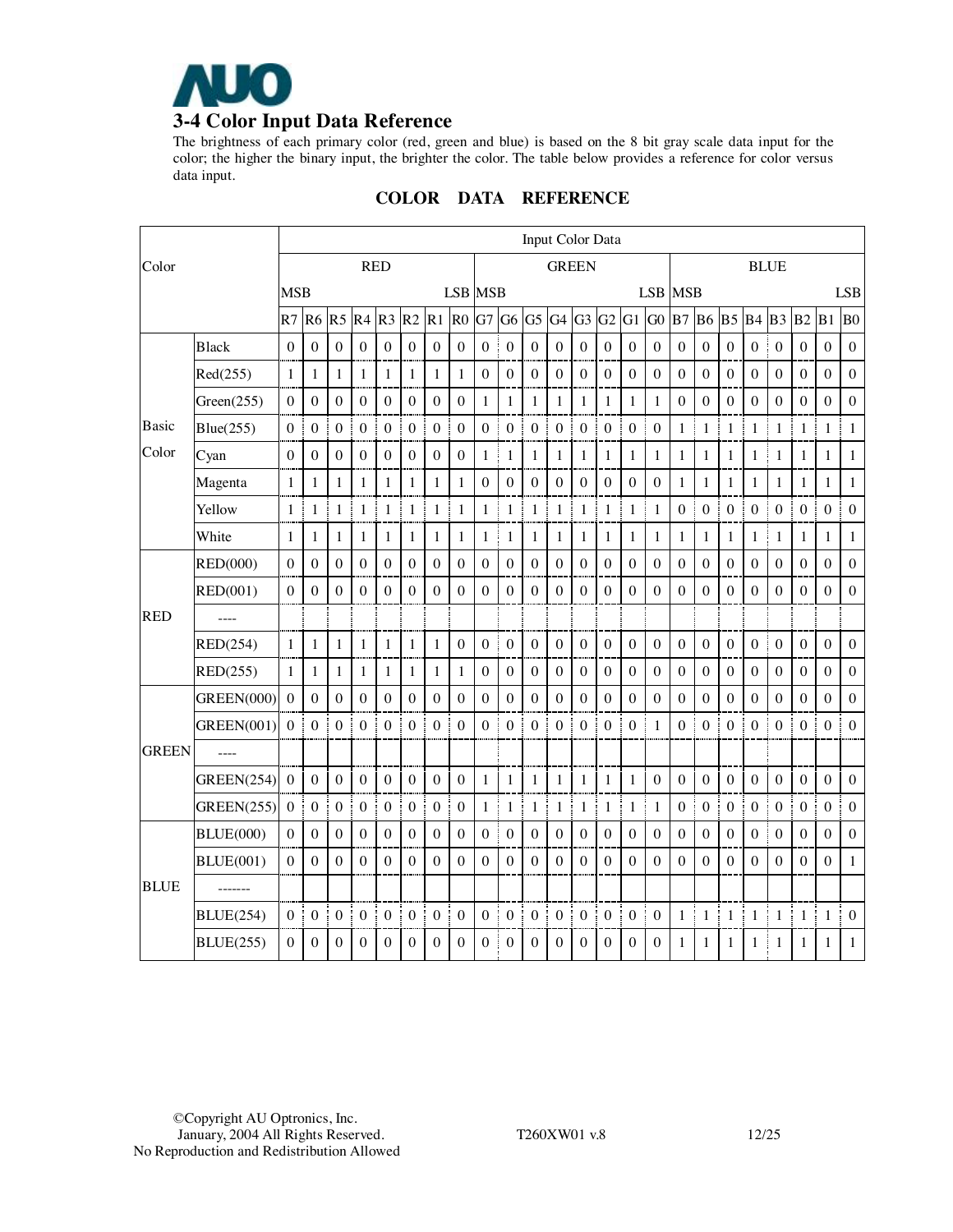



|                |      | <b>Values</b> |      | Units     |
|----------------|------|---------------|------|-----------|
| Parameter      | Min. | Typ.          | Max. |           |
| t <sub>1</sub> | 470  |               | 1000 | <b>us</b> |
| t2             | 5    |               |      | ms        |
| t3             | 200  |               |      | ms        |
| t4             | 200  |               |      | ms        |
| t <sub>5</sub> | 5    |               |      | ms        |
| t6             | -    |               | 30   | ms        |
| t7             |      | -             |      | S         |

**Note:** User should follow the power on/off sequence and the rising/falling time to avoid miss operation of the panel.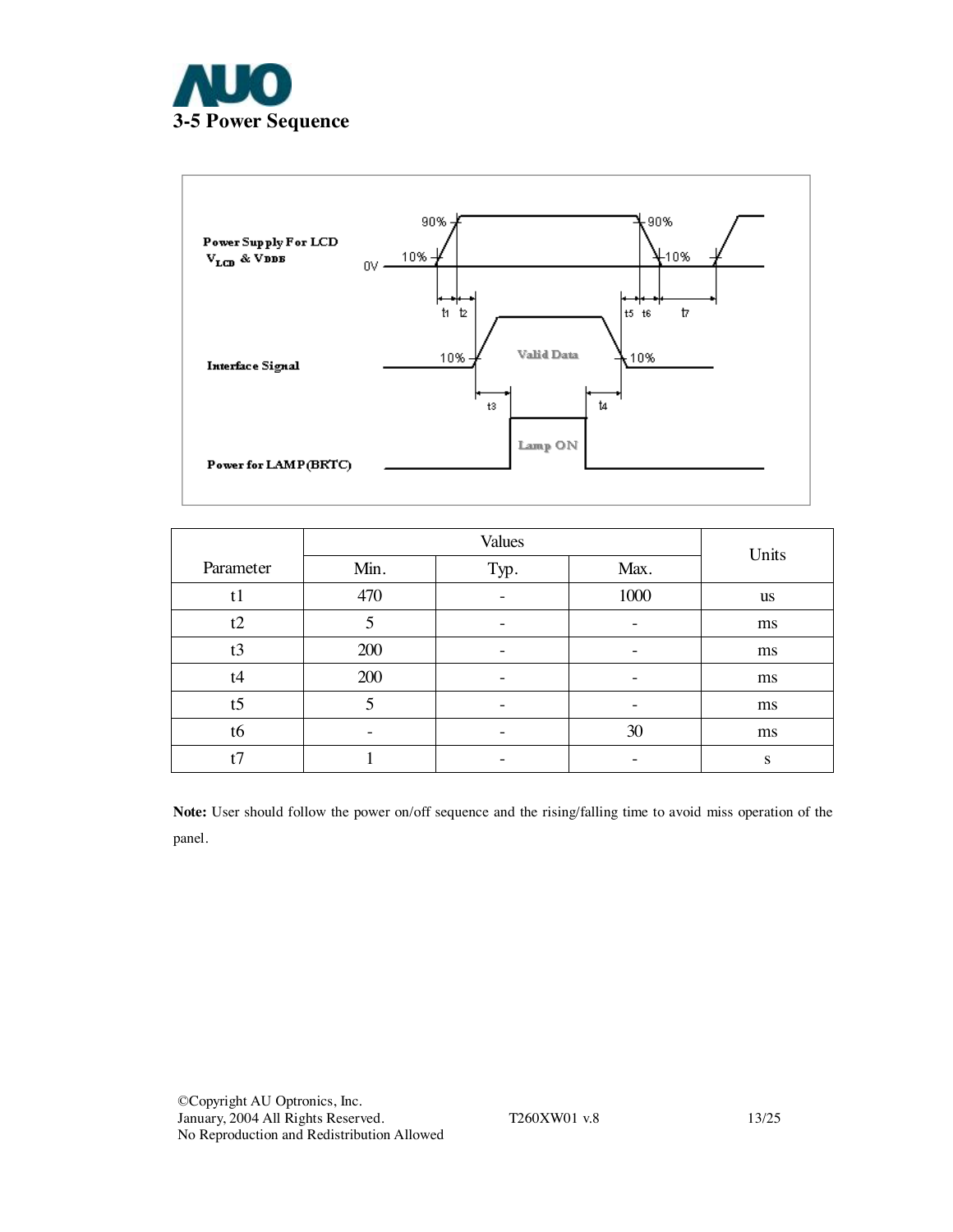

# **4. Optical Specification**

Optical characteristics are determined after the unit has been 'ON' and stable for approximately 30 minutes in a dark environment at 25℃. The values specified are at an approximate distance 50cm from the LCD surface at a viewing angle of  $\Phi$  and  $\theta$  equal to  $0^\circ$ .





| <b>Parameter</b>                   |                                        | <b>Symbol</b>       |                          | <b>Values</b>            |                          | <b>Units</b> | <b>Notes</b>   |
|------------------------------------|----------------------------------------|---------------------|--------------------------|--------------------------|--------------------------|--------------|----------------|
|                                    |                                        |                     | Min.                     | Typ.                     | Max.                     |              |                |
| <b>Contrast Ratio</b>              |                                        | CR                  |                          | 600                      |                          |              | $\mathbf{1}$   |
| Surface Luminance, white           |                                        | <b>LWH</b>          | 450                      | 550                      |                          | $cd/m^2$     | $\overline{2}$ |
| Response Time                      |                                        | Gray to Gray        | $\bar{a}$                | 12                       |                          | ms           | 3              |
|                                    |                                        | <b>Tr</b>           | $\overline{\phantom{a}}$ | 15                       | 18                       |              | 3              |
|                                    |                                        | <b>Tf</b>           | $\equiv$                 | 10                       | 13                       |              | 3              |
| Color                              | <b>RED</b>                             | $R_X$               |                          | 0.642                    |                          |              |                |
| Chromaticity                       |                                        | $R_Y$               |                          | 0.337                    |                          |              |                |
|                                    | <b>GREEN</b>                           | $G_X$               | Typ.-0.03                | 0.285                    | Typ. $+0.03$             |              |                |
|                                    |                                        | $G_Y$               |                          | 0.609                    |                          |              |                |
|                                    | <b>BLUE</b>                            | $B_X$               |                          | 0.144                    |                          |              |                |
|                                    |                                        | $B_Y$               |                          | 0.064                    |                          |              |                |
|                                    | <b>WHITE</b>                           | $W_X$               |                          | 0.278                    |                          |              |                |
|                                    |                                        | $W_Y$               |                          | 0.280                    |                          |              |                |
| Viewing Angle                      |                                        |                     |                          |                          |                          |              |                |
|                                    | x axis, right( $\varphi = 0^{\circ}$ ) | $\theta_{\rm r}$    | 80                       | 85                       | ÷,                       | Degree       | $\overline{4}$ |
|                                    | x axis, left( $\varphi = 180^\circ$ )  | $\theta_1$          | 80                       | 85                       |                          |              |                |
| y axis, up( $\varphi = 90^\circ$ ) |                                        | $\theta$ u          | 80                       | 85                       | $\equiv$                 |              |                |
|                                    | y axis, down $(\varphi = 0^{\circ})$   | $\theta$ $_{\rm d}$ | 80                       | 85                       | ÷,                       |              |                |
| White Uniformity                   |                                        | $\delta$ w          | 70                       | $\overline{\phantom{a}}$ | $\overline{\phantom{0}}$ | $\%$         | 5              |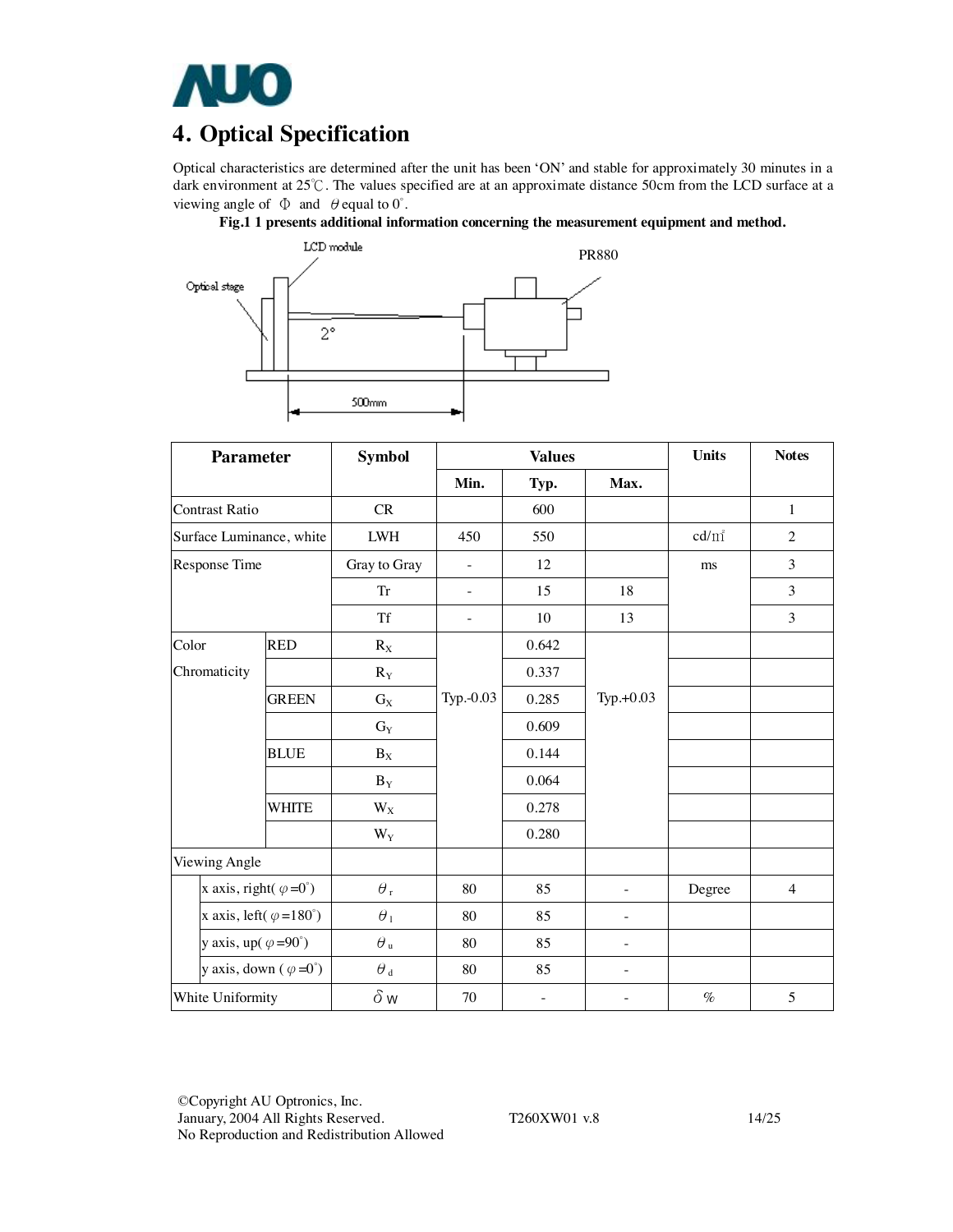

limitation.

1. Contrast Ratio (CR) is defined mathematically as:

#### **Surface Luminance with all white pixels**

**Contrast Ratio= Surface Luminance with all black pixels** 

- 2. Surface luminance is luminance value at point 1 across the LCD surface 50cm from the surface with all pixels displaying white. (FIG2)
- 3. Response time is the time required for the display to transition from white to black (Rise Time,  $Tr_R$ ) and from black to white (Decay Time,  $Tr_D$ ). For additional information see FIG3. About the gray-to-gray response time is only available between 33~223 gray level because of material
- 4.Viewing angle is the angle at which the contrast ratio is greater than 5. The angles are determined for the horizontal or x axis and the vertical or y axis with respect to the z axis which is normal to the LCD surface. For more information see FIG4.
- 5. Definition of white uniformity:

White uniformity is calculated with the following formula. Luminance are measured at the following five points  $(1~5)$ .

 $\delta_{W}$  = Minimum Brightness of five points Maximum Brightness of five points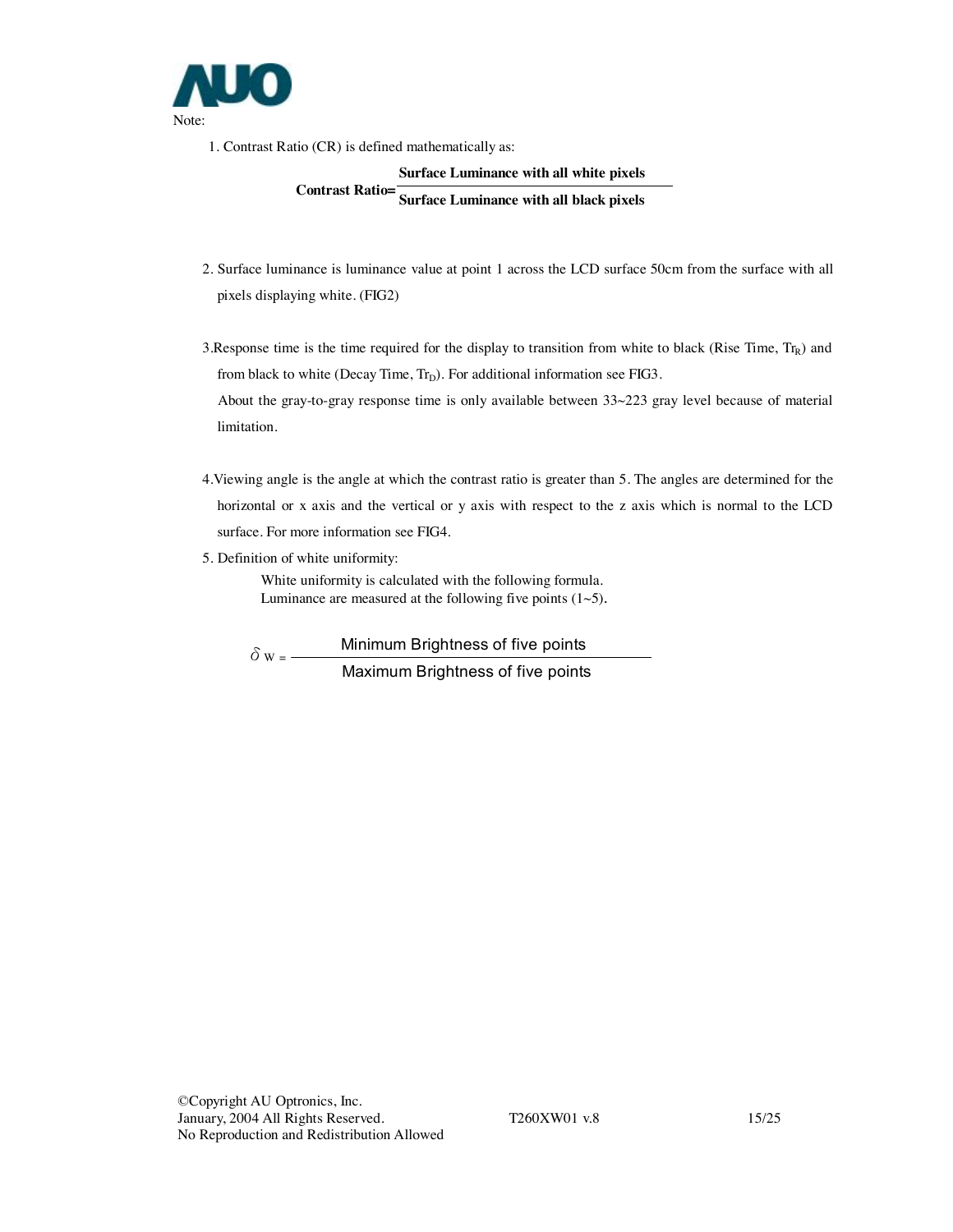



### **FIG.3 Response Time**

The response time is defined as the following figure and shall be measured by switching the input signal for "black" and "white".

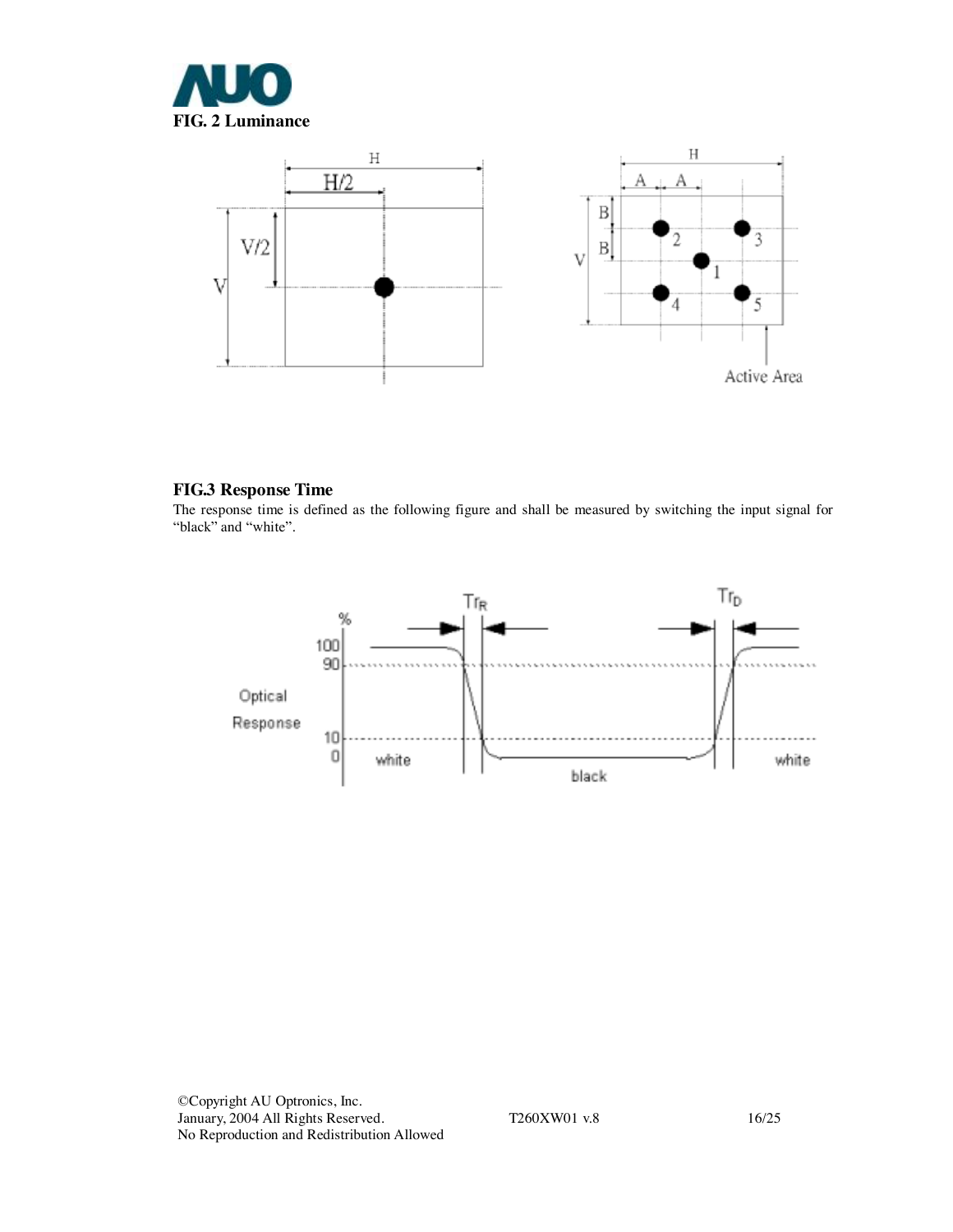



©Copyright AU Optronics, Inc. January, 2004 All Rights Reserved. T260XW01 v.8 17/25 No Reproduction and Redistribution Allowed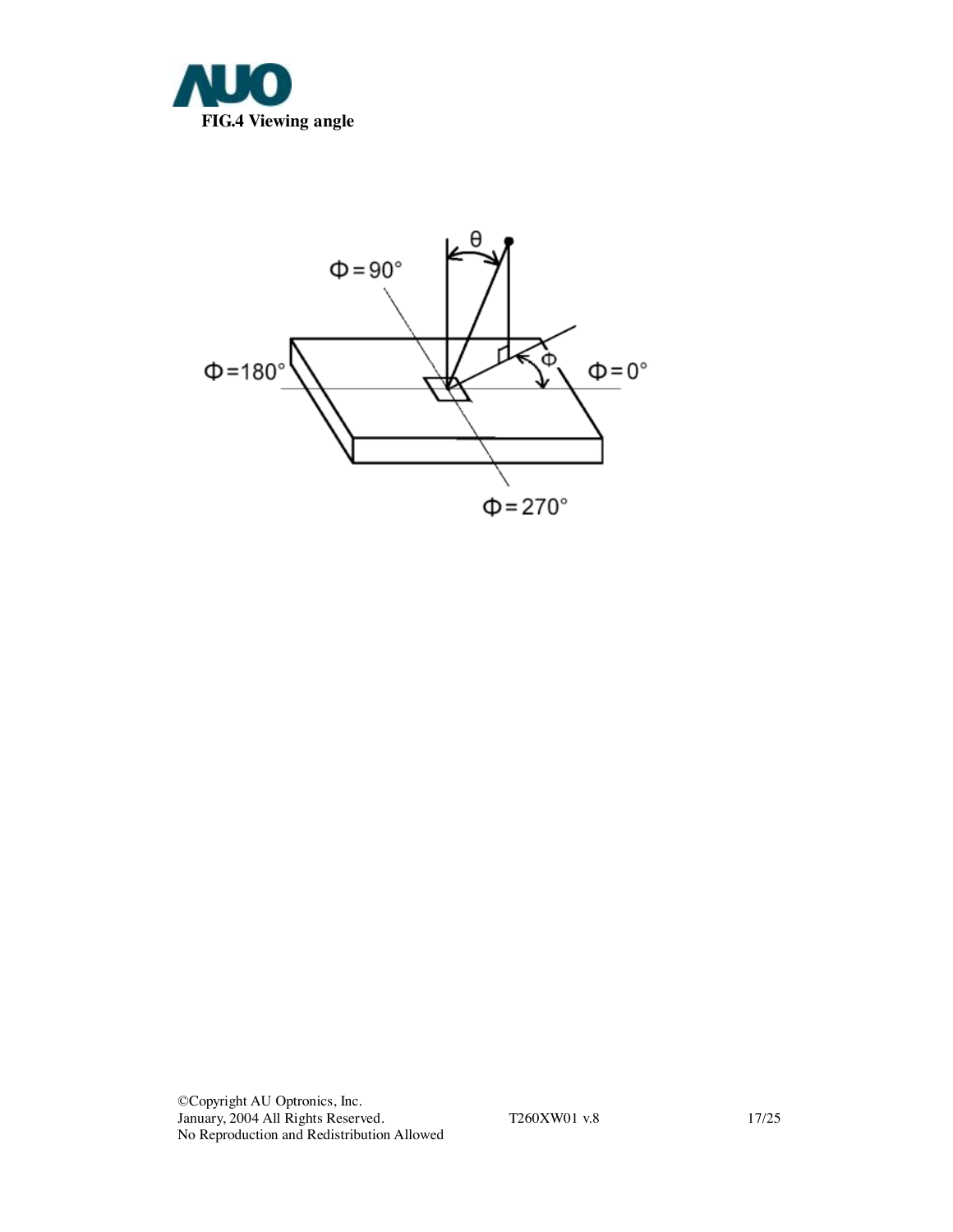

# **5. Mechanical Characteristics**

The contents provide general mechanical characteristics for the model T260XW01. In addition the figures in the next page are detailed mechanical drawing of the LCD.

|                          | Horizontal     | 620.8mm                      |
|--------------------------|----------------|------------------------------|
| Outline Dimension        | Vertical       | 389.00mm                     |
|                          | Depth          | 44.30mm(w/I inverter)        |
|                          |                | $33.50$ mm(w/o inverter)     |
| <b>Bezel</b> Area        | Horizontal     | 570.40mm                     |
|                          | Vertical       | 343.84mm                     |
| Active Display Area      | Horizontal     | 566.40mm                     |
|                          | Vertical       | 339.84mm                     |
| Weight                   | $4000g$ (Typ.) |                              |
| <b>Surface Treatment</b> |                | Anti-Glare, Hard-Coating, LR |

Note: Suggest to fix this panel via side mount as well as front mount simultaneously.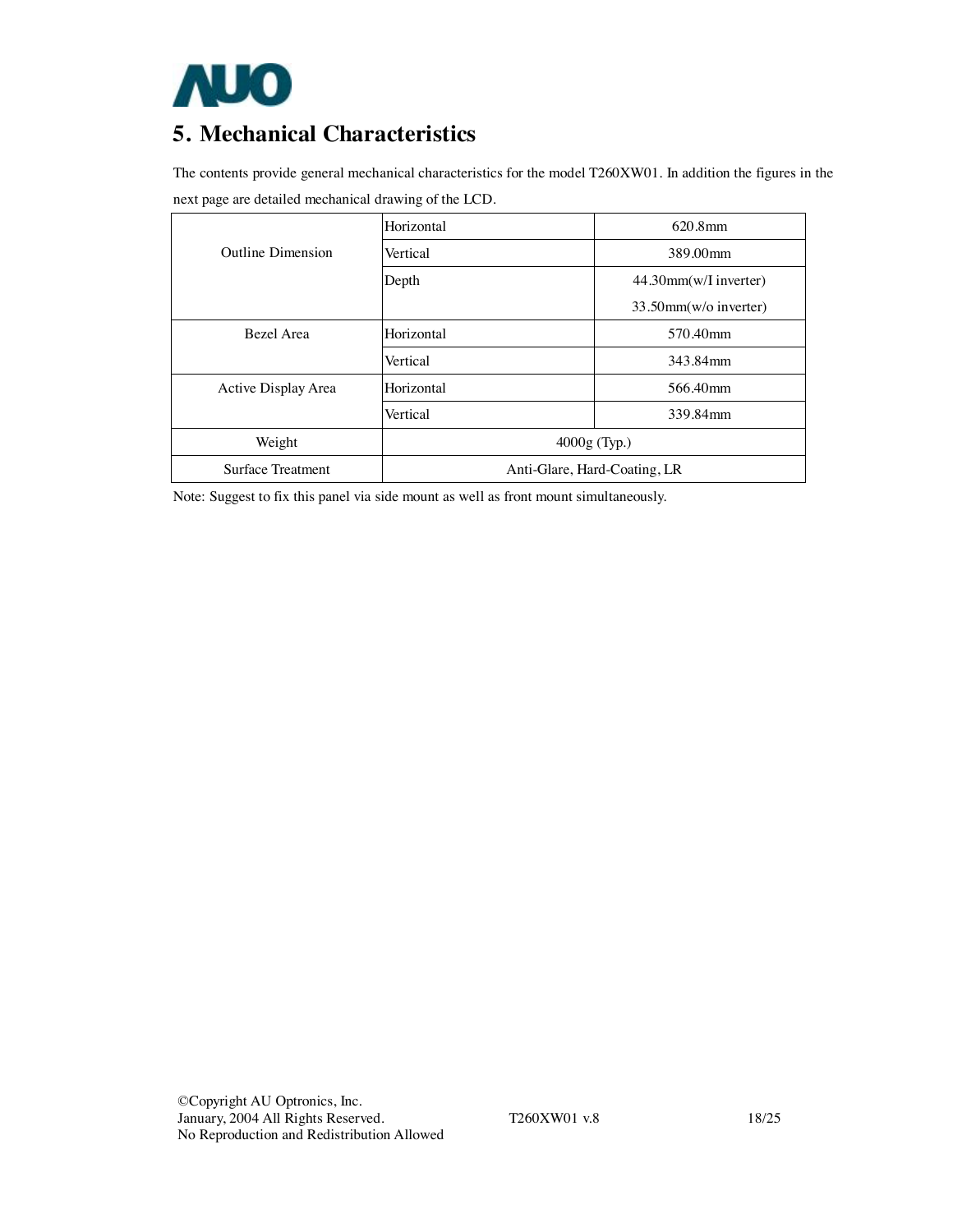





T26 0 X W01 v .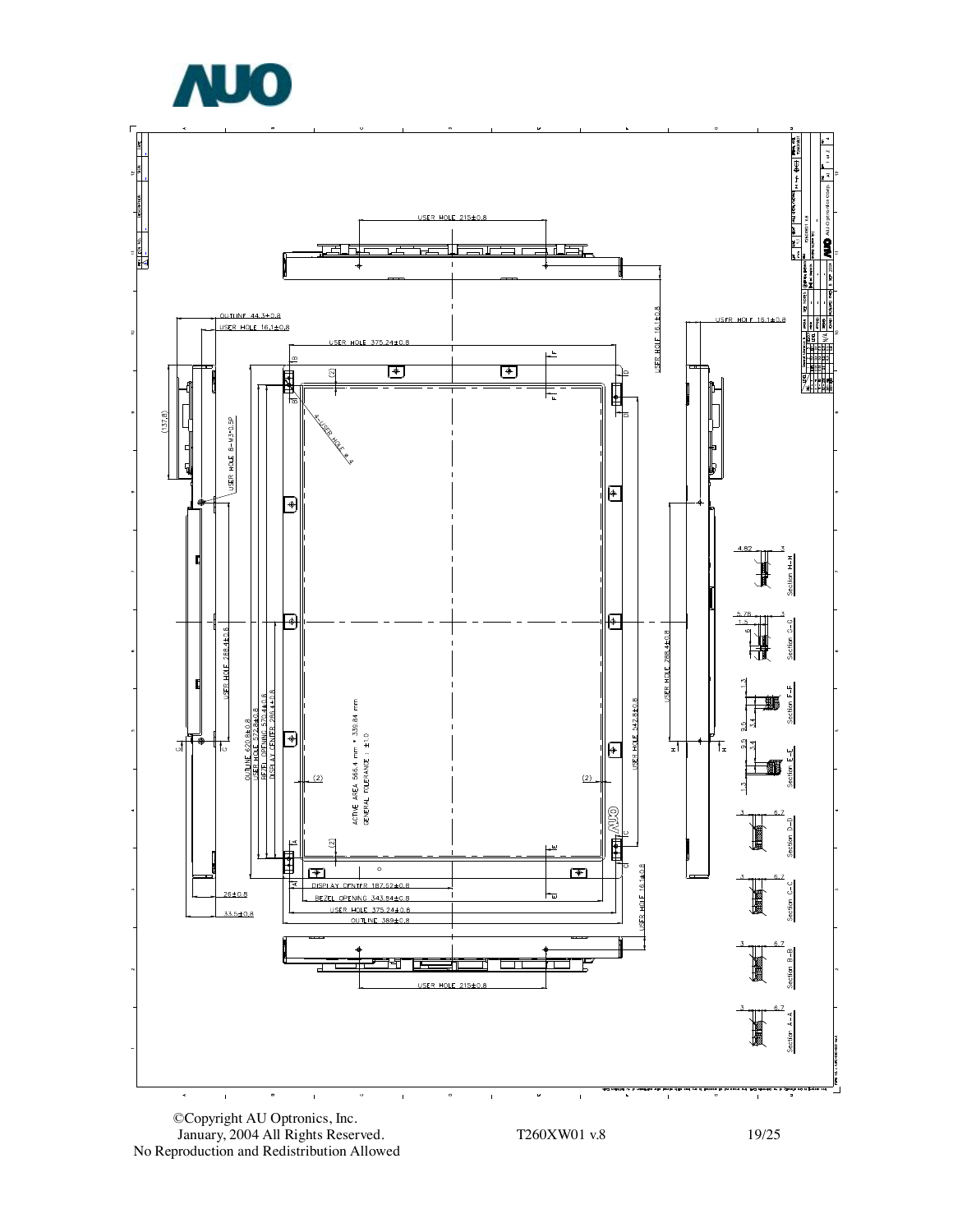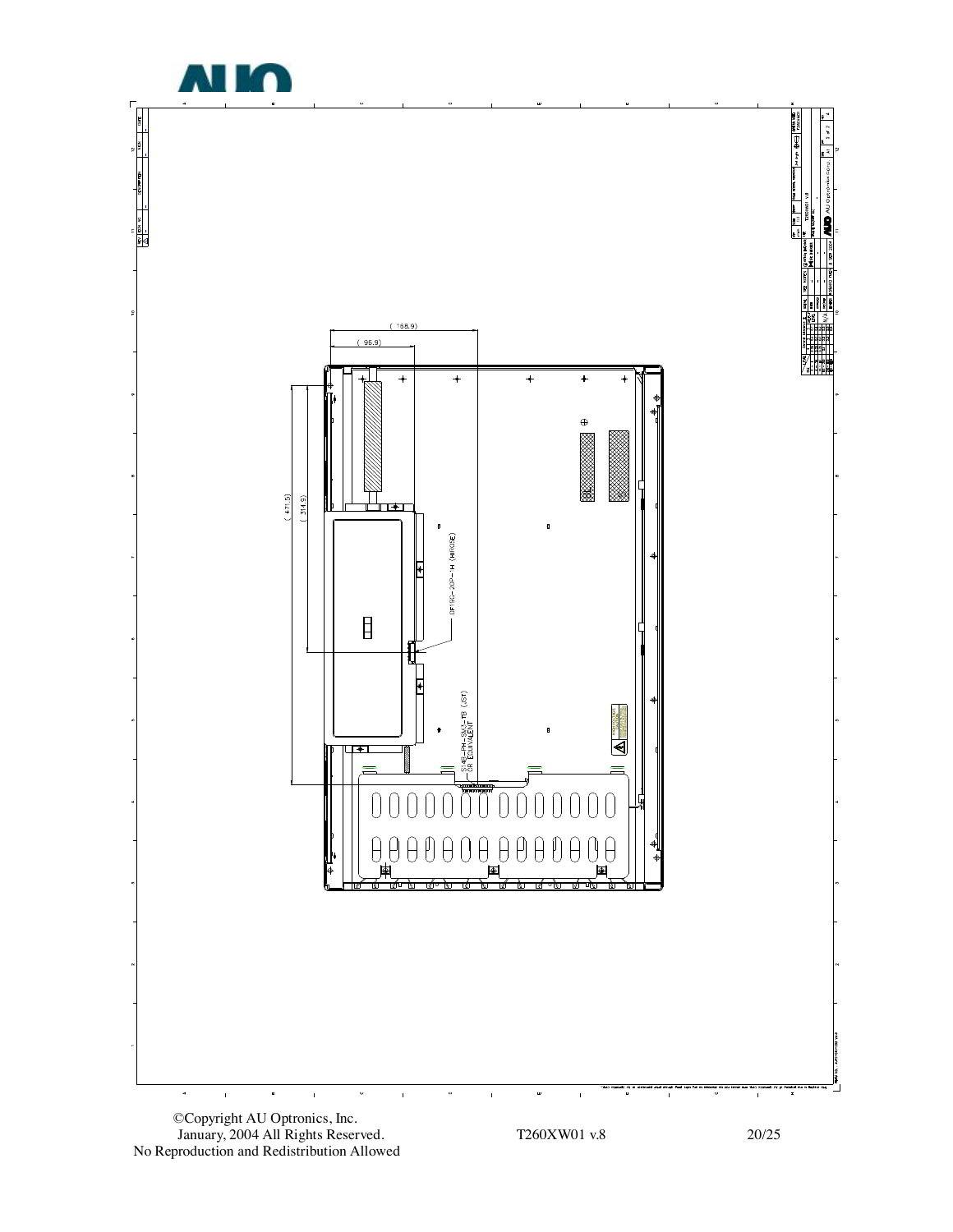

# **6. Reliability**

Environment test condition

| N <sub>o</sub> | Test Item                               | Condition                                                                                                                   | Remark       |
|----------------|-----------------------------------------|-----------------------------------------------------------------------------------------------------------------------------|--------------|
| 1              | High temperature storage test           | Ta= $60^{\circ}$ C<br>240h                                                                                                  | Note $1,2,3$ |
| 2              | Low temperature storage test            | Ta= $-20^{\circ}$ C 240h                                                                                                    | Note $1,2,3$ |
| 3              | High temperature operation test         | Ta=50℃ 50%RH 240h                                                                                                           | Note $1,2,3$ |
| $\overline{4}$ | Low temperature operation test          | $Ta=0^{\circ}$ C 240h                                                                                                       | Note $1,2,3$ |
| 5              | Thermal Shock Test                      | -20℃~60℃<br>1H, 10mins, 1H, 5cycles                                                                                         | Note $1,2,3$ |
| 6              | Electrostatic discharge (non-operation) | 150 pF,150 $\Omega$ ,10kV,1 second, 9 Note 3<br>position on the panel, 10 times<br>each place                               |              |
| $\overline{7}$ | Vibration test<br>(non-operating)       | Wave form: random<br>Vibration level: 1.0G RMS<br>Bandwidth: 10-500Hz<br>Duration: X, Y, Z 10min<br>One time each direction | Note $1,2,3$ |
| 8              | Shock test<br>(non-operating)           | Shock level: 100G<br>Waveform: half since wave, 2ms<br>Direction: $\pm X$ , $\pm Y$ , $\pm Z$<br>One time each direction    | Note $1,2,3$ |

Note 1: Evaluation should be tested after storage at room temperature for one hour.

Note 2: There should be no change which might affect the practical display function when the

display quality test is conducted under normal operating condition.

Note 3: Judgment: (a) Function OK.

(b). No serious image quality degradation.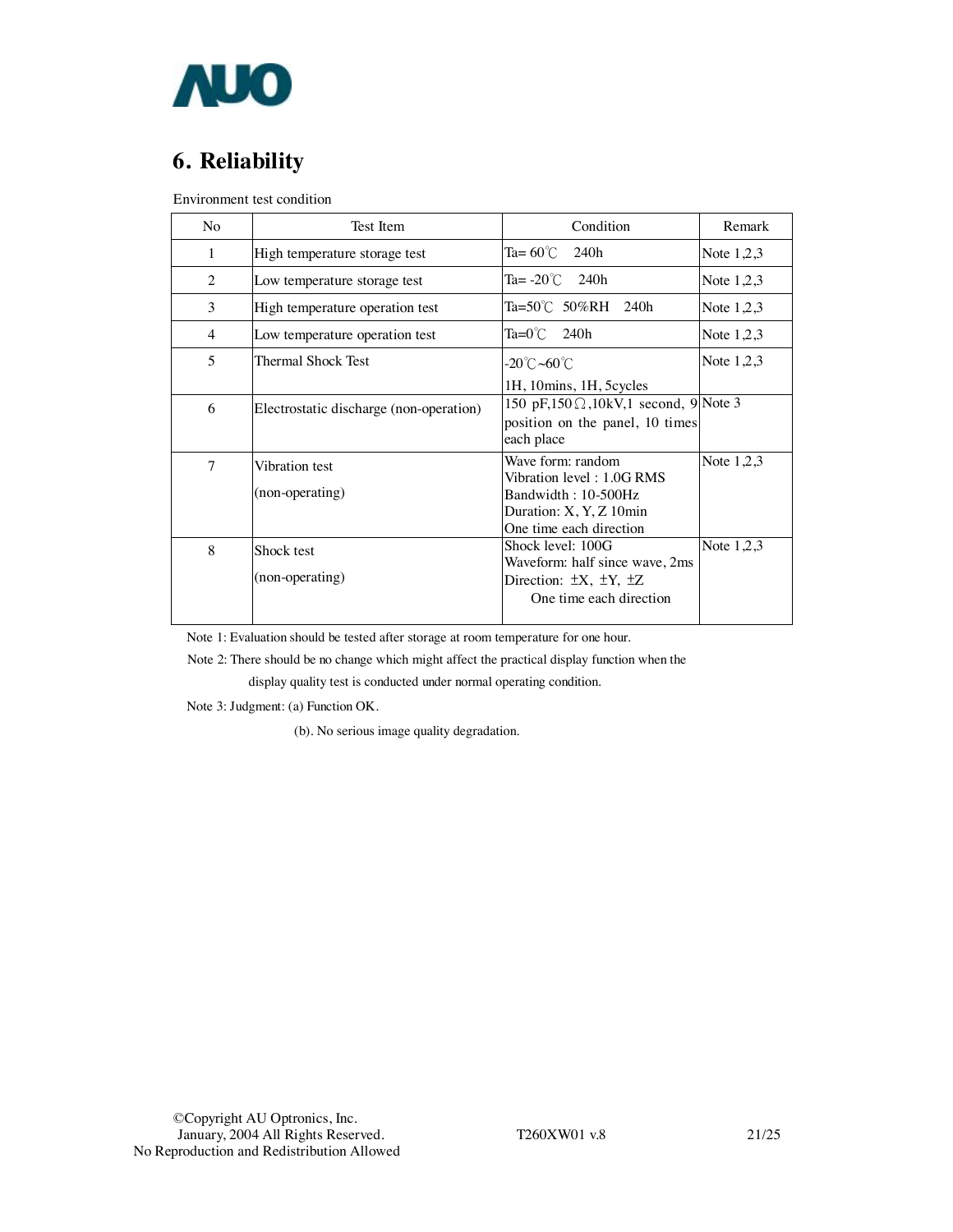

## **7. International Standard**

### **7-1. Safety**

(1) UL1950 Third Edition, Underwriters Laboratories, Inc. Jan. 28, 1995

Standard for Safety of Information Technology Equipment Including electrical Business Equipment.

(2) CAN/CSA C22.2 No. 950-95 Third Edition, Canadian Standards Association, Jan. 28, 1995

Standard for Safety of Information Technology Equipment Including Electrical Business Equipment.

(3) EN60950 : 1992+A2: 1993+A2: 1993+C3: 1995+A4: 1997+A11: 1997

IEC 950: 1991+A1: 1992+A2: 1993+C3: 1995+A4:1996

European Committee for Electrotechnical Standardization (CENELEC)

EUROPEAN STANDARD for Safety of Information Technology Equipment Including Electrical Business Equipment.

## **7-2. EMC**

- a) ANSI C63.4 "Methods of Measurement of Radio-Noise Emissions from Low-Voltage Electrical and Electrical Equipment in the Range of 9kHz to 40GHz. "American National standards Institute(ANSI), 1992
- b) C.I.S.P.R "Limits and Methods of Measurement of Radio Interface Characteristics of Information Technology Equipment." International Special committee on Radio Interference.
- c) EN 55022 "Limits and Methods of Measurement of Radio Interface Characteristics of Information Technology Equipment." European Committee for Electrotechnical Standardization. (CENELEC), 1998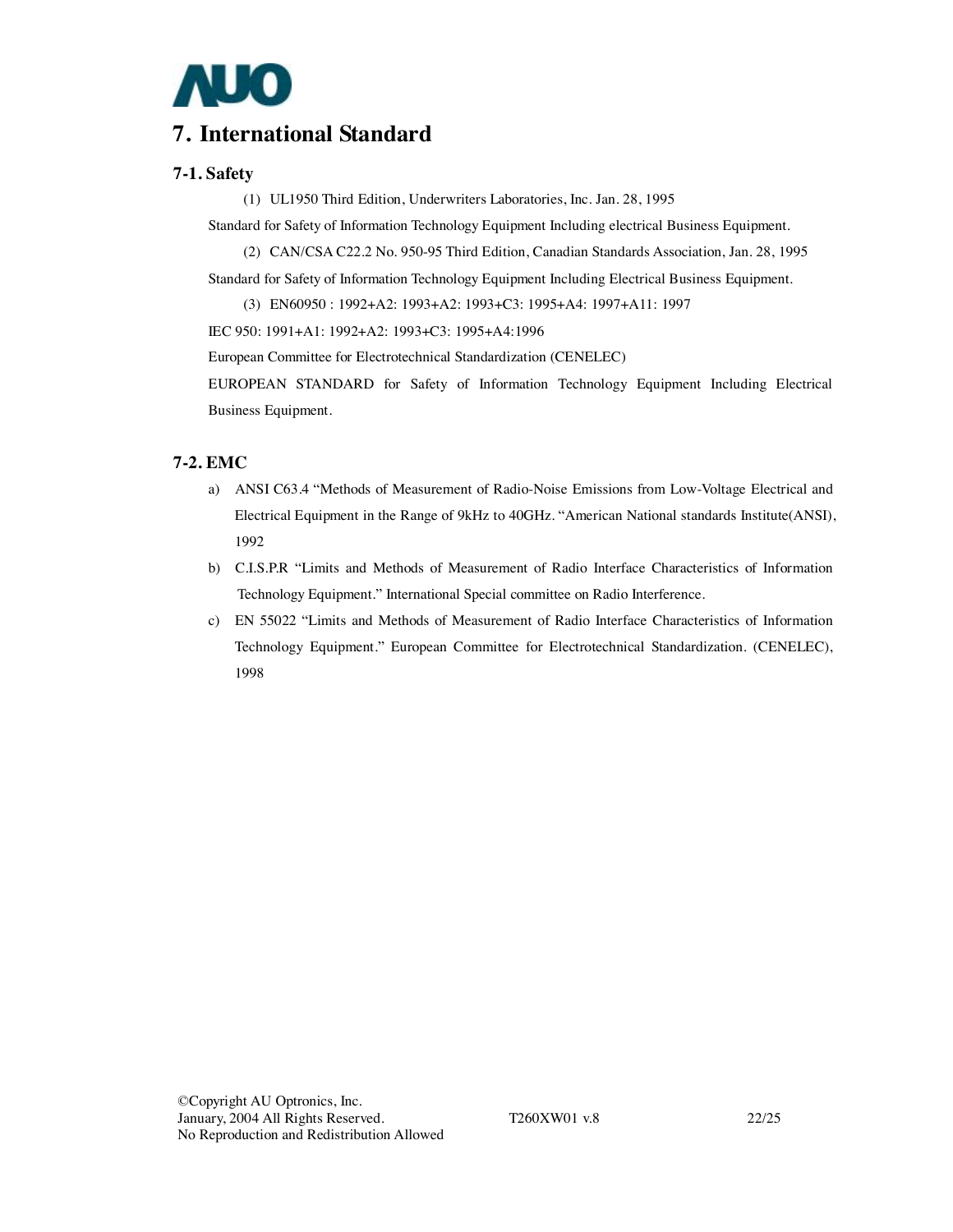

(1)Label Sample

| <b>BL</b><br>P/N<br>BL FC | 59.15B06.008-M1<br>5050202221 | 5806                                                                                                                                                                                                        |
|---------------------------|-------------------------------|-------------------------------------------------------------------------------------------------------------------------------------------------------------------------------------------------------------|
| BL.<br>CFL LOT No VFa     | LOT No K040303F-A             | COLD CATHODE FLUORESCENT<br><b>LAMP IN LCD PANEL CONTAINS</b><br>A SMALL AMOUNT OF MERCURY.<br>PLEASE FOLLOW LOCAL<br><b>ORDINANCES OR REGULATIONS</b><br><b>FOR DISPOSAL</b><br>F-150X0-A-0-1-1-1AV-H-1234 |
|                           | *xxxxxxxxxxxx - xxxx          | $-$<br><b>AU Optronic</b><br><b>E247522</b><br>Film Kilm at<br>meanwhile.<br>.<br><b>Total County</b>                                                                                                       |
|                           | (2) Carton Label              |                                                                                                                                                                                                             |

## (3)Carton Size

 **The outside dimension of carton is 767(L) mm \* 330(W) mm \* 480(H) mm.** 



©Copyright AU Optronics, Inc. January, 2004 All Rights Reserved. T260XW01 v.8 23/25 No Reproduction and Redistribution Allowed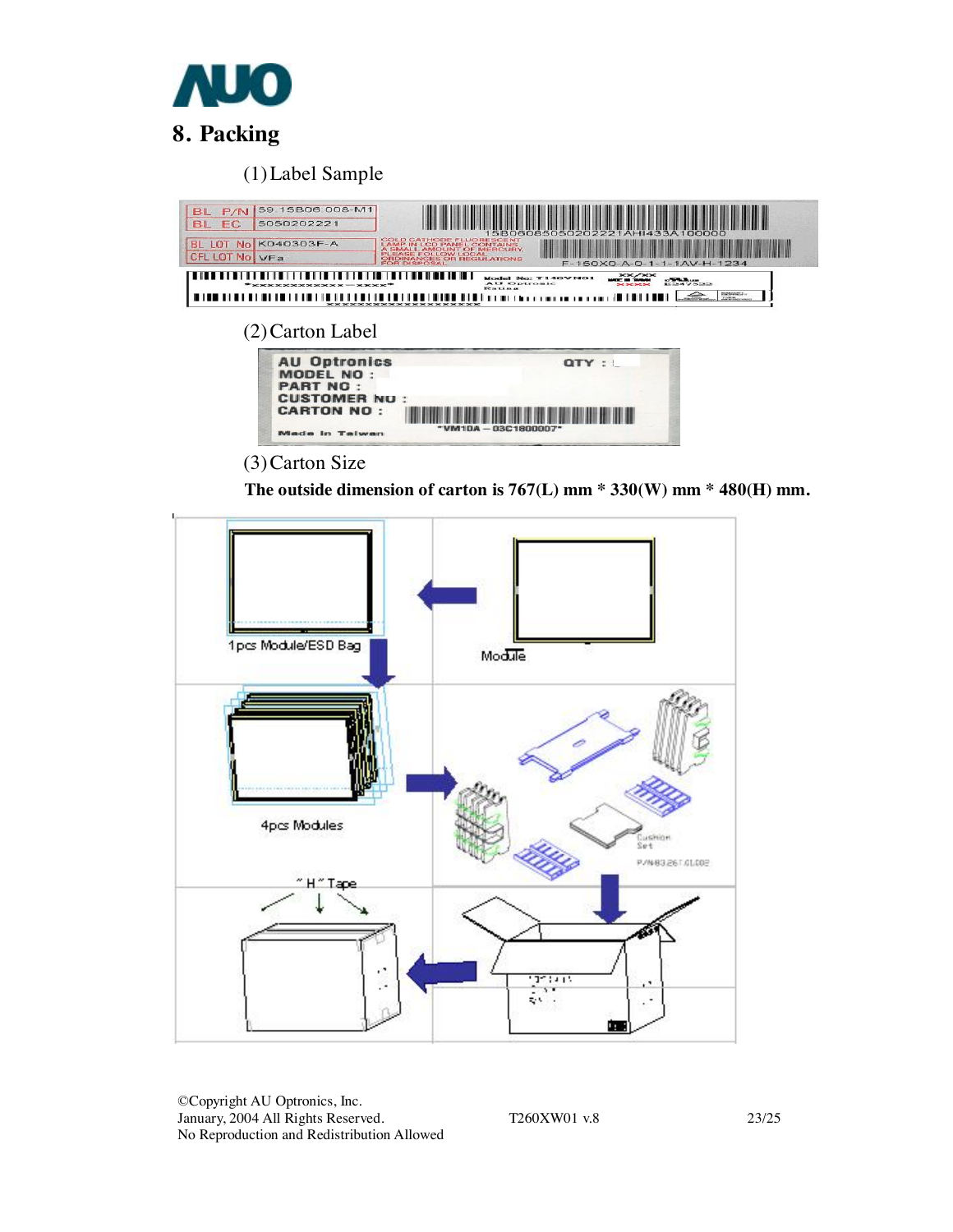

Please pay attention to the followings when you use this TFT LCD module.

### **9-1 MOUNTING PRECAUTIONS**

- (1) You must mount a module using holes arranged in four corners and four sides.
- (2) You should consider the mounting structure so that uneven force (ex. Twisted stress) is not applied to module. And the case on which a module is mounted should have sufficient strength so that external force is not transmitted directly to the module.
- (3) Please attach the surface transparent protective plate to the surface in order to protect the polarizer. Transparent protective plate should have sufficient strength in order to the resist external force.
- (4) You should adopt radiation structure to satisfy the temperature specification.
- (5) Acetic acid type and chlorine type materials for the cover case are not desirable because the former generates corrosive gas of attacking the polarizer at high temperature and the latter causes circuit break by electro-chemical reaction.
- (6) Do not touch, push or rub the exposed polarizers with glass, tweezers or anything harder than HB pencil lead. And please do not rub with dust clothes with chemical treatment. Do not touch the surface of polarizer for bare hand or greasy cloth. (Some cosmetics are detrimental to the polarizer.)
- (7) When the surface becomes dusty, please wipe gently with absorbent cotton or other soft materials like chamois soaks with petroleum benzene. Normal-hexane is recommended for cleaning the adhesives used to attach front/ rear polarizers. Do not use acetone, toluene and alcohol because they cause chemical damage to the polarizer.
- (8) Wipe off saliva or water drops as soon as possible. Their long time contact with polarizer causes deformations and color fading.
- (9) Do not open the case because inside circuits do not have sufficient strength.

#### **9-2 OPERATING PRECAUTIONS**

(1) The spike noise causes the mis-operation of circuits. It should be lower than following voltage:

V=±200mV(Over and under shoot voltage)

- (2) Response time depends on the temperature. (In lower temperature, it becomes longer..)
- (3) In lower temperature, response time (required time that brightness is stable after turned on) becomes longer and it might effect the brightness.
- (4) Be careful for condensation at sudden temperature change. Condensation makes damage to polarizer or electrical contacted parts. And after fading condensation, smear or spot will occur.
- (5) When fixed patterns are displayed for a long time, remnant image is likely to occur.
- (6) Module has high frequency circuits. Sufficient suppression to the electromagnetic interference shall be done by system manufacturers. Grounding and shielding methods may be important to minimize the interface.

#### **9-3 ELECTROSTATIC DISCHARGE CONTROL**

Since a module is composed of electronic circuits, it is not strong to electrostatic discharge. Make certain that treatment persons are connected to ground through wrist band etc. And don't touch interface pin directly.

©Copyright AU Optronics, Inc. January, 2004 All Rights Reserved. T260XW01 v.8 24/25 No Reproduction and Redistribution Allowed